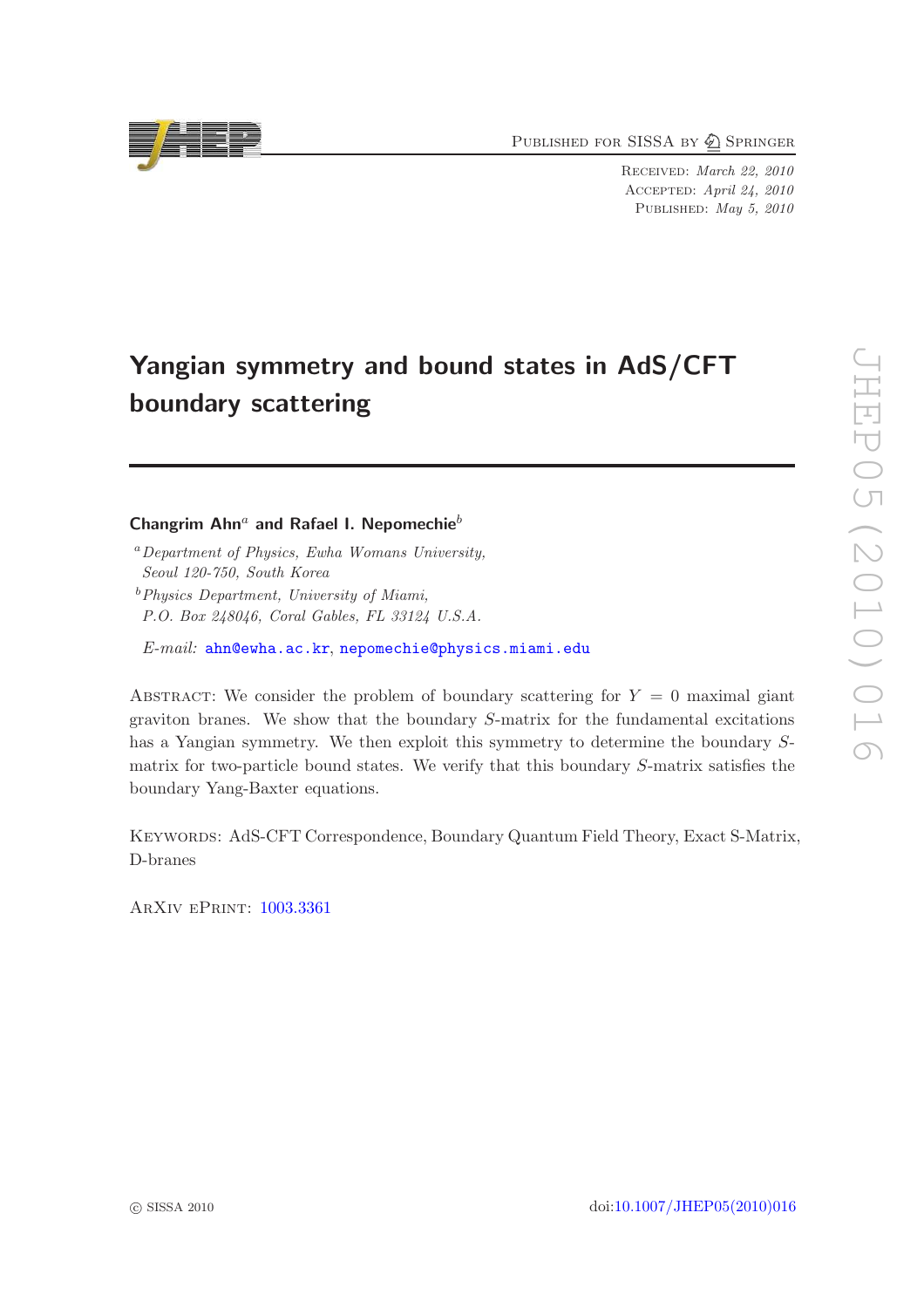#### Contents

|       | 1 Introduction                                                        |                |  |
|-------|-----------------------------------------------------------------------|----------------|--|
|       | 2 Fundamental representation                                          | $\bf{2}$       |  |
|       | Bulk scattering<br>2.1                                                | $\overline{2}$ |  |
|       | Boundary scattering<br>2.2                                            | $5^{\circ}$    |  |
| $3 -$ | Two-particle bound state representation                               |                |  |
|       | 3.1<br>Bulk scattering                                                | $\overline{7}$ |  |
|       | Boundary scattering<br>3.2                                            | 9              |  |
|       | 4 Discussion                                                          | 11             |  |
|       | A Two-particle bound state representation of the $su(2 2)$ generators | 12             |  |

## <span id="page-1-0"></span>1 Introduction

The AdS/CFT bulk S-matrix [\[1](#page-13-0)]–[\[4](#page-13-1)] has a remarkable Yangian symmetry  $Y(su(2|2))$  [\[5](#page-13-2)]. Since this  $S$ -matrix (which is for the fundamental excitations) can already be determined<sup>[2](#page-1-2)</sup> from just the (centrally extended)  $su(2|2)$  symmetry, the further Yangian symmetry may appear to be only a mathematical curiosity. However, in order to construct higher dimensional ("bound state") S-matrices, the  $su(2|2)$  symmetry does not suffice [\[11\]](#page-14-0); and the Yangian symmetry can be used to completely determine the two-particle [\[11](#page-14-0), [12](#page-14-1)] and general l-particle bound state bulk S-matrices [\[13](#page-14-2)]. It is fortunate that such a general way of generating higher-dimensional S-matrices has been found, since the fusion procedure  $[14, 15]$  $[14, 15]$  $[14, 15]$  (which has played a very important role for conventional S-matrices) does not seem to work for AdS/CFT S-matrices. Knowledge of higher-dimensional S-matrices is necessary for deriving functional relations for the corresponding transfer matrices, thermodynamic Bethe ansatz equations, etc.

We initiate in this note an investigation of higher-dimensional AdS/CFT *boundary* S-matrices. For simplicity, we restrict to the case of open strings attached to so-called  $Y = 0$  maximal giant graviton branes [\[16](#page-14-5)]. The fundamental boundary S-matrix can be determined from  $su(1|2)$  symmetry [\[16](#page-14-5), [17](#page-14-6)]. However, similarly to the bulk case, we find that this symmetry does not suffice to determine the bound state boundary S-matrices. We show that the fundamental boundary S-matrix has a residual Yangian symmetry. We then exploit this Yangian symmetry to determine the two-particle bound state boundary

<span id="page-1-1"></span><sup>&</sup>lt;sup>1</sup>For earlier investigations of Yangian symmetry in AdS/CFT, see for example  $[6-10]$ .

<span id="page-1-2"></span><sup>&</sup>lt;sup>2</sup>We do not concern ourselves here with overall scalar factors. Also, we focus on just one copy of the  $su(2|2)$  S-matrix; the full AdS/CFT S-matrix is a tensor product of two such copies.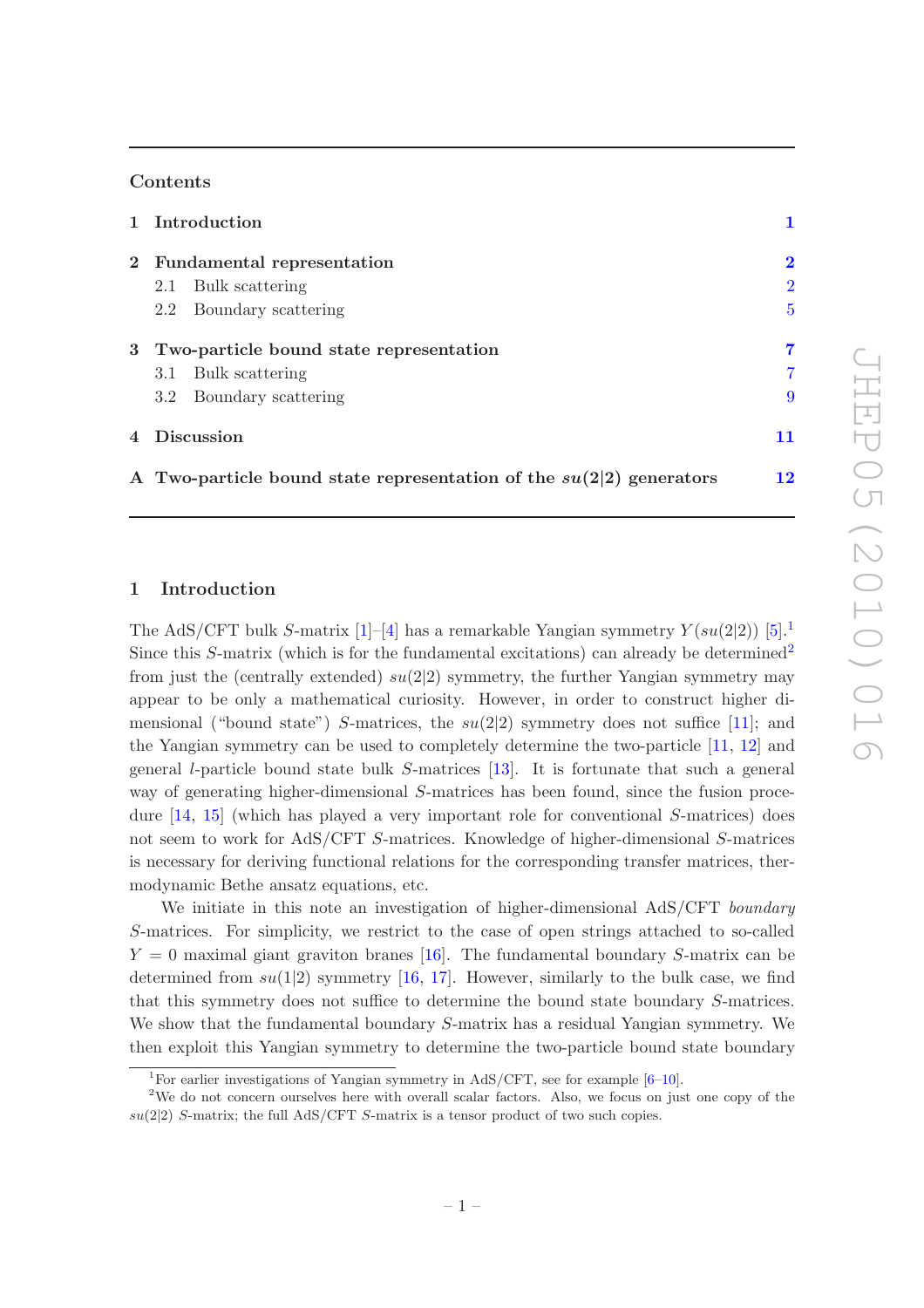S-matrix. In contrast to the fundamental case, this boundary S-matrix is not diagonal. We verify that it satisfies the boundary Yang-Baxter equations. We formulate the discussion in terms of Zamolodchikov-Faddeev (ZF) operators [\[18](#page-14-9), [19](#page-14-10)], which provide a convenient way of handling the intricate coproducts of the Yangian generators.

The outline of this paper is as follows. In section [2](#page-2-0) we consider the case of the fundamental excitations. After briefly reviewing the  $su(2|2)$  and Yangian symmetries of the bulk S-matrix, we show that the boundary S-matrix also has Yangian symmetry. In section [3](#page-7-0) we consider the case of two-particle bound states. After another brief review of the bulk symmetries in this higher-dimensional representation, we use the  $su(1|2)$  and Yangian symmetries to determine the boundary S-matrix. We conclude with a brief discussion of our results.

#### <span id="page-2-0"></span>2 Fundamental representation

This section is devoted to the scattering of the fundamental excitations. We begin with a review of bulk scattering, and then turn to boundary scattering.

#### <span id="page-2-1"></span>2.1 Bulk scattering

It is convenient to work with ZF operators. Following [\[4](#page-13-1)], we denote the fundamental ZF operators by  $A_i^{\dagger}$  $i<sub>i</sub>(p)$ ,  $i = 1, 2, 3, 4$ . The operators with  $i = 1, 2$  are bosonic, while the operators with  $i = 3, 4$  are fermionic. These operators create asymptotic particle states of momentum p when acting on the vacuum state  $|0\rangle$ . The matrix elements of the fundamental bulk S-matrix  $S^{AA}(p_1, p_2)$  are defined by the relation

<span id="page-2-2"></span>
$$
A_i^{\dagger}(p_1) A_j^{\dagger}(p_2) = S^{AA}{}_{ij}^{i'j'}(p_1, p_2) A_{j'}^{\dagger}(p_2) A_{i'}^{\dagger}(p_1), \qquad (2.1)
$$

where summation over repeated indices is always understood.

The centrally extended  $su(2|2)$  algebra consists of the rotation generators  $\mathbb{L}_a^b$ ,  $\mathbb{R}_\alpha^{\beta}$ , the supersymmetry generators  $\mathbb{Q}_{\alpha}^{\ a}$ ,  $\mathbb{Q}_{a}^{\dagger\alpha}$ , and the central elements  $\mathbb{C}$ ,  $\mathbb{C}^{\dagger}$ ,  $\mathbb{H}$ . Latin indices  $a, b, \ldots$  take values  $\{1, 2\}$ , while Greek indices  $\alpha, \beta, \ldots$  take values  $\{3, 4\}$ . These generators have the following nontrivial commutation relations [\[2](#page-13-3)[–4\]](#page-13-1)

$$
\begin{aligned}\n\left[\mathbb{L}_{a}{}^{b},\mathbb{J}_{c}\right] &= \delta_{c}^{b}\mathbb{J}_{a} - \frac{1}{2}\delta_{a}^{b}\mathbb{J}_{c}, \qquad \left[\mathbb{R}_{\alpha}{}^{\beta},\mathbb{J}_{\gamma}\right] = \delta_{\gamma}^{\beta}\mathbb{J}_{\alpha} - \frac{1}{2}\delta_{\alpha}^{\beta}\mathbb{J}_{\gamma}, \\
\left[\mathbb{L}_{a}{}^{b},\mathbb{J}^{c}\right] &= -\delta_{a}^{c}\mathbb{J}^{b} + \frac{1}{2}\delta_{a}^{b}\mathbb{J}^{c}, \qquad \left[\mathbb{R}_{\alpha}{}^{\beta},\mathbb{J}^{\gamma}\right] = -\delta_{\alpha}^{\gamma}\mathbb{J}^{\beta} + \frac{1}{2}\delta_{\alpha}^{\beta}\mathbb{J}^{\gamma}, \\
\left\{\mathbb{Q}_{\alpha}{}^{a},\mathbb{Q}_{\beta}{}^{b}\right\} &= \epsilon_{\alpha\beta}\epsilon^{ab}\mathbb{C}, \qquad \left\{\mathbb{Q}_{a}^{\dagger\alpha},\mathbb{Q}_{b}^{\dagger\beta}\right\} = \epsilon^{\alpha\beta}\epsilon_{ab}\mathbb{C}^{\dagger}, \\
\left\{\mathbb{Q}_{\alpha}{}^{a},\mathbb{Q}_{b}^{\dagger\beta}\right\} &= \delta_{b}^{a}\mathbb{R}_{\alpha}{}^{\beta} + \delta_{\alpha}^{\beta}\mathbb{L}_{b}{}^{a} + \frac{1}{2}\delta_{b}^{a}\delta_{\alpha}^{\beta}\mathbb{H}\,,\n\end{aligned} \tag{2.2}
$$

where  $\mathbb{J}_i$  ( $\mathbb{J}^i$ ) denotes any lower (upper) index of a generator, respectively.

The action of the bosonic generators  $\mathbb{L}_a^b$ ,  $\mathbb{R}_\alpha^{\beta}$  on the ZF operators is given by

<span id="page-2-3"></span>
$$
\mathbb{L}_{a}^{b} A_{c}^{\dagger}(p) = \left( \delta_{c}^{b} \delta_{a}^{d} - \frac{1}{2} \delta_{a}^{b} \delta_{c}^{d} \right) A_{d}^{\dagger}(p) + A_{c}^{\dagger}(p) \mathbb{L}_{a}^{b}, \qquad \mathbb{L}_{a}^{b} A_{\gamma}^{\dagger}(p) = A_{\gamma}^{\dagger}(p) \mathbb{L}_{a}^{b},
$$
\n
$$
\mathbb{R}_{\alpha}^{\beta} A_{\gamma}^{\dagger}(p) = \left( \delta_{\gamma}^{\beta} \delta_{\alpha}^{\delta} - \frac{1}{2} \delta_{\alpha}^{\beta} \delta_{\gamma}^{\delta} \right) A_{\delta}^{\dagger}(p) + A_{\gamma}^{\dagger}(p) \mathbb{R}_{\alpha}^{\beta}, \qquad \mathbb{R}_{\alpha}^{\beta} A_{c}^{\dagger}(p) = A_{c}^{\dagger}(p) \mathbb{R}_{\alpha}^{\beta}.
$$
\n(2.3)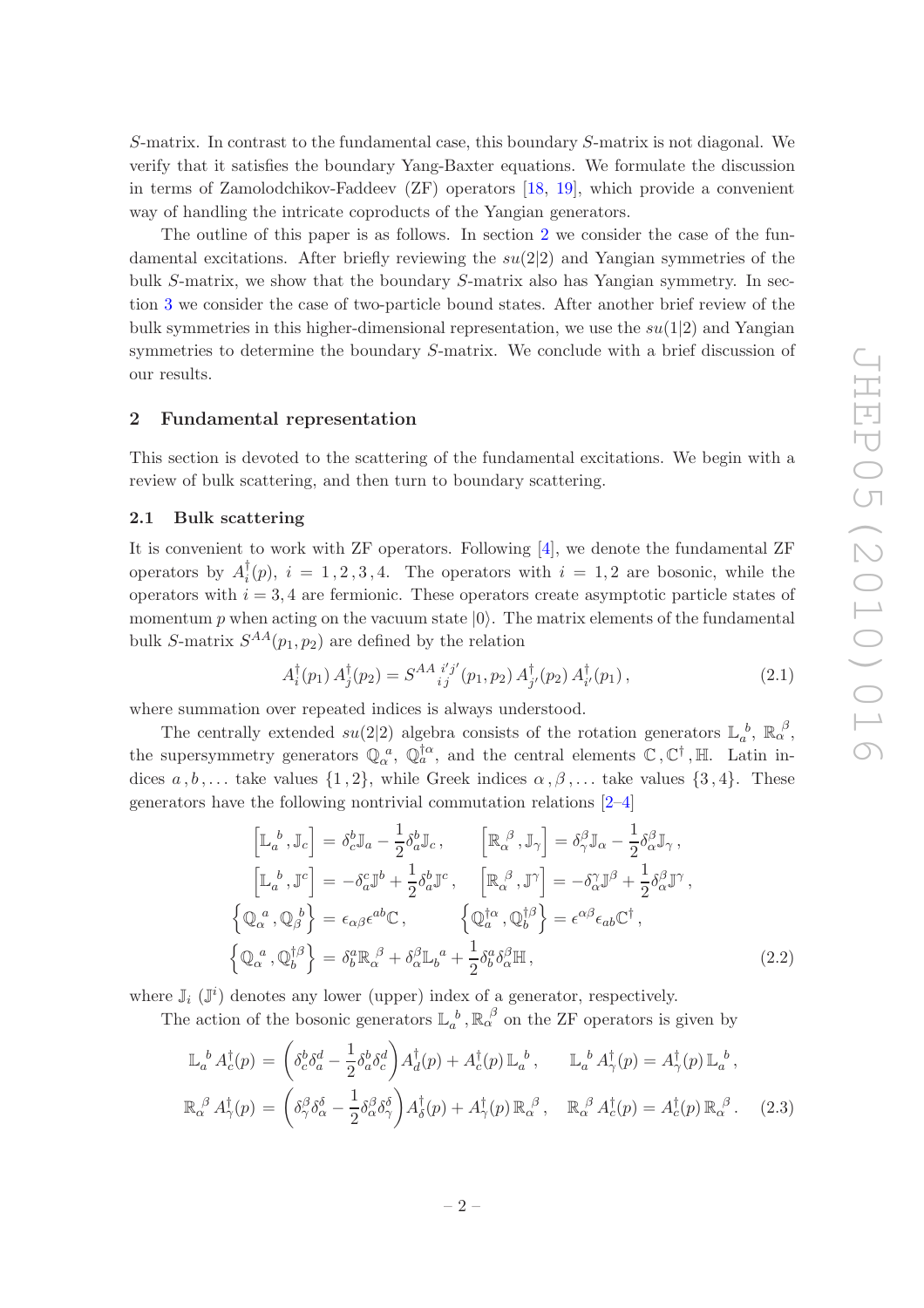Moreover, the action of the supersymmetry generators on the ZF operators is given by (see eq.  $(4.21)$  in [\[4](#page-13-1)] and [\[17](#page-14-6)])

<span id="page-3-0"></span>
$$
\mathbb{Q}_{\alpha}^{a} A_{b}^{\dagger}(p) = e^{-ip/2} \left[ a(p) \delta_{b}^{a} A_{\alpha}^{\dagger}(p) + A_{b}^{\dagger}(p) \mathbb{Q}_{\alpha}^{a} \right],
$$
  
\n
$$
\mathbb{Q}_{\alpha}^{a} A_{\beta}^{\dagger}(p) = e^{-ip/2} \left[ b(p) \epsilon_{\alpha\beta} \epsilon^{ab} A_{b}^{\dagger}(p) - A_{\beta}^{\dagger}(p) \mathbb{Q}_{\alpha}^{a} \right],
$$
  
\n
$$
\mathbb{Q}_{a}^{\dagger\alpha} A_{b}^{\dagger}(p) = e^{ip/2} \left[ c(p) \epsilon_{ab} \epsilon^{\alpha\beta} A_{\beta}^{\dagger}(p) + A_{b}^{\dagger}(p) \mathbb{Q}_{a}^{\dagger\alpha} \right],
$$
  
\n
$$
\mathbb{Q}_{a}^{\dagger\alpha} A_{\beta}^{\dagger}(p) = e^{ip/2} \left[ d(p) \delta_{\beta}^{\alpha} A_{a}^{\dagger}(p) - A_{\beta}^{\dagger}(p) \mathbb{Q}_{a}^{\dagger\alpha} \right].
$$
\n(2.4)

It follows that the action of the central charges on the ZF operators is given by

<span id="page-3-3"></span>
$$
\mathbb{C} A_i^{\dagger}(p) = e^{-ip} \left[ a(p)b(p) A_i^{\dagger}(p) + A_i^{\dagger}(p) \mathbb{C} \right],
$$
  
\n
$$
\mathbb{C}^{\dagger} A_i^{\dagger}(p) = e^{ip} \left[ c(p)d(p) A_i^{\dagger}(p) + A_i^{\dagger}(p) \mathbb{C}^{\dagger} \right],
$$
  
\n
$$
\mathbb{H} A_i^{\dagger}(p) = \left[ a(p)d(p) + b(p)c(p) \right] A_i^{\dagger}(p) + A_i^{\dagger}(p) \mathbb{H}.
$$
\n(2.5)

Arutyunov-Frolov-Zamaklar work with a different set of relations for the supersymmetry generators which involve the world-sheet momentum operator (see eq.  $(4.15)$  in [\[4](#page-13-1)]). However, as noted in [\[17\]](#page-14-6), the relations [\(2.4\)](#page-3-0) are more natural when dealing with a boundary.

The ZF operators form a representation of the symmetry algebra provided  $ad-bc=1$ . The parameters can be chosen as follows [\[2,](#page-13-3) [3,](#page-13-4) [11](#page-14-0)]

<span id="page-3-5"></span>
$$
a = \sqrt{\frac{g}{2l}}\eta \,, \quad b = \sqrt{\frac{g}{2l}}\frac{i}{\eta} \left(\frac{x^+}{x^-} - 1\right) \,, \quad c = -\sqrt{\frac{g}{2l}}\frac{\eta}{x^+} \,, \quad d = \sqrt{\frac{g}{2l}}\frac{x^+}{i\eta} \left(1 - \frac{x^-}{x^+}\right) \,, \tag{2.6}
$$

where

<span id="page-3-6"></span>
$$
x^{+} + \frac{1}{x^{+}} - x^{-} - \frac{1}{x^{-}} = \frac{2li}{g}, \quad \frac{x^{+}}{x^{-}} = e^{ip}, \tag{2.7}
$$

and  $l = 1$  for the fundamental case under consideration in this section. Moreover, following [\[11](#page-14-0)], we take

<span id="page-3-2"></span>
$$
\eta = e^{ip/4} \sqrt{i(x^- - x^+)}\,,\tag{2.8}
$$

which has an extra factor  $e^{ip/4}$  compared with the corresponding quantity in [\[4,](#page-13-1) [17](#page-14-6)].

The fundamental bulk S-matrix  $(2.1)$  is determined by this  $su(2|2)$  symmetry  $[2-4]$ . For convenience, we reproduce here the result for the nonzero matrix elements:<sup>[3](#page-3-1)</sup>

<span id="page-3-4"></span>
$$
S_{a a}^{a a} = A, \t S_{\alpha \alpha}^{\alpha \alpha} = D,
$$
  
\n
$$
S_{a b}^{a b} = \frac{1}{2}(A - B), \t S_{a b}^{b a} = \frac{1}{2}(A + B),
$$
  
\n
$$
S_{\alpha \beta}^{\alpha \beta} = \frac{1}{2}(D - \mathcal{E}), \t S_{\alpha \beta}^{\beta \alpha} = \frac{1}{2}(D + \mathcal{E}),
$$
  
\n
$$
S_{a b}^{\alpha \beta} = -\frac{1}{2} \epsilon_{a b} \epsilon^{\alpha \beta} \mathcal{C}, \t S_{\alpha \beta}^{a b} = -\frac{1}{2} \epsilon^{a b} \epsilon_{\alpha \beta} \mathcal{F},
$$
  
\n
$$
S_{a \alpha}^{a \alpha} = \mathcal{G}, \t S_{a \alpha}^{\alpha a} = \mathcal{H}, \t S_{\alpha a}^{\alpha \alpha} = \mathcal{K}, \t S_{\alpha a}^{\alpha a} = \mathcal{L},
$$
\n(2.9)

<span id="page-3-1"></span><sup>&</sup>lt;sup>3</sup>In order to streamline the notation, here we denote the S-matrix element  $S^{AA}{}_{i j}^{i' j'}(p_1, p_2)$  simply by  $S_i^{i'j'}$ ; i.e., we drop both the AA label and the arguments  $(p_1, p_2)$ .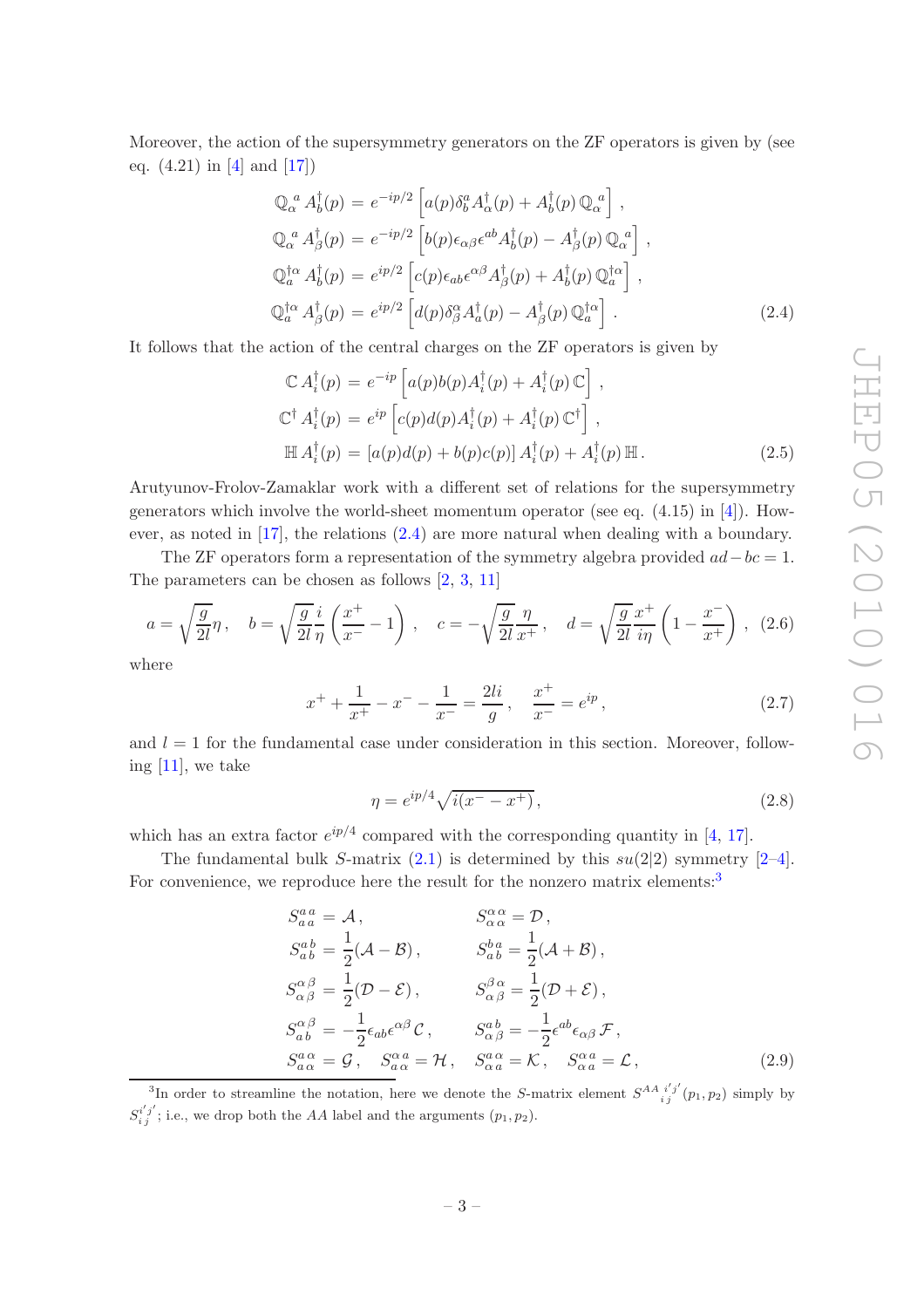where  $a, b \in \{1, 2\}$  with  $a \neq b$ ;  $\alpha, \beta \in \{3, 4\}$  with  $\alpha \neq \beta$ ; and

<span id="page-4-0"></span>
$$
\mathcal{A} = S_0 \frac{x_2^- - x_1^+}{x_2^+ - x_1^-} \frac{\eta_1 \eta_2}{\eta_1 \eta_2},
$$
\n
$$
\mathcal{B} = -S_0 \left[ \frac{x_2^- - x_1^+}{x_2^+ - x_1^-} + 2 \frac{(x_1^- - x_1^+)(x_2^- - x_2^+)(x_2^- + x_1^+)}{(x_1^- - x_2^+)(x_1^- x_2^- - x_1^+ x_2^+)} \right] \frac{\eta_1 \eta_2}{\tilde{\eta}_1 \tilde{\eta}_2},
$$
\n
$$
\mathcal{C} = S_0 \frac{2ix_1^- x_2^- (x_1^+ - x_2^+)\eta_1 \eta_2}{x_1^+ x_2^+ (x_1^- - x_2^+)(1 - x_1^- x_2^-)}, \qquad \mathcal{D} = -S_0,
$$
\n
$$
\mathcal{E} = S_0 \left[ 1 - 2 \frac{(x_1^- - x_1^+)(x_2^- - x_2^+)(x_1^- + x_2^+)}{(x_1^- - x_2^+)(x_1^- x_2^- - x_1^+ x_2^+)} \right],
$$
\n
$$
\mathcal{F} = S_0 \frac{2i(x_1^- - x_1^+)(x_2^- - x_2^+)(x_1^+ - x_2^+)}{(x_1^- - x_2^+)(1 - x_1^- x_2^-)\tilde{\eta}_1 \tilde{\eta}_2},
$$
\n
$$
\mathcal{G} = S_0 \frac{(x_2^- - x_1^-)}{(x_2^+ - x_1^-)} \frac{\eta_1}{\tilde{\eta}_1}, \qquad \mathcal{H} = S_0 \frac{(x_2^+ - x_2^-)}{(x_1^- - x_2^+)} \frac{\eta_1}{\tilde{\eta}_2},
$$
\n
$$
\mathcal{K} = S_0 \frac{(x_1^+ - x_1^-)}{(x_1^- - x_2^+)} \frac{\eta_2}{\tilde{\eta}_1}, \qquad \mathcal{L} = S_0 \frac{(x_1^+ - x_2^+)}{(x_1^- - x_2^+)} \frac{\eta_2}{\tilde{\eta}_2},
$$
\n(2.10)

where

$$
x_i^{\pm} = x^{\pm}(p_i), \quad \eta_1 = \eta(p_1)e^{ip_2/2}, \quad \eta_2 = \eta(p_2), \quad \tilde{\eta}_1 = \eta(p_1), \quad \tilde{\eta}_2 = \eta(p_2)e^{ip_1/2}, \tag{2.11}
$$

and  $\eta(p)$  is given in [\(2.8\)](#page-3-2). This S-matrix satisfies the standard Yang-Baxter equation.

Following [\[5](#page-13-2), [13\]](#page-14-2), for each  $su(2|2)$  generator J, we denote the corresponding Yangian  $Y(su(2|2))$  generator (in the evaluation representation) by

$$
\hat{\mathbb{J}} = -\frac{1}{2} i g u \mathbb{J},\tag{2.12}
$$

where

$$
u = \frac{1}{2} \left( x^+ + \frac{1}{x^+} + x^- + \frac{1}{x^-} \right) . \tag{2.13}
$$

The action of the Yangian generators on the ZF operators can be inferred from the coproducts given in  $[5, 13]$  $[5, 13]$  and the relations  $(2.3)$ – $(2.5)$ . For example, from the coproduct for  $\hat{\mathbb{L}}_2^{\ \, 1}$ 

<span id="page-4-1"></span>
$$
\Delta(\hat{\mathbb{L}}_2^1) = \hat{\mathbb{L}}_2^1 \otimes \mathbb{I} + \mathbb{I} \otimes \hat{\mathbb{L}}_2^1 + \frac{1}{2} \mathbb{L}_2^c \otimes \mathbb{L}_c^1 - \frac{1}{2} \mathbb{L}_c^1 \otimes \mathbb{L}_2^c
$$

$$
-\frac{1}{2} \mathbb{Q}_2^{\dagger \gamma} \otimes \mathbb{Q}_\gamma^1 - \frac{1}{2} \mathbb{Q}_\gamma^1 \otimes \mathbb{Q}_2^{\dagger \gamma}, \tag{2.14}
$$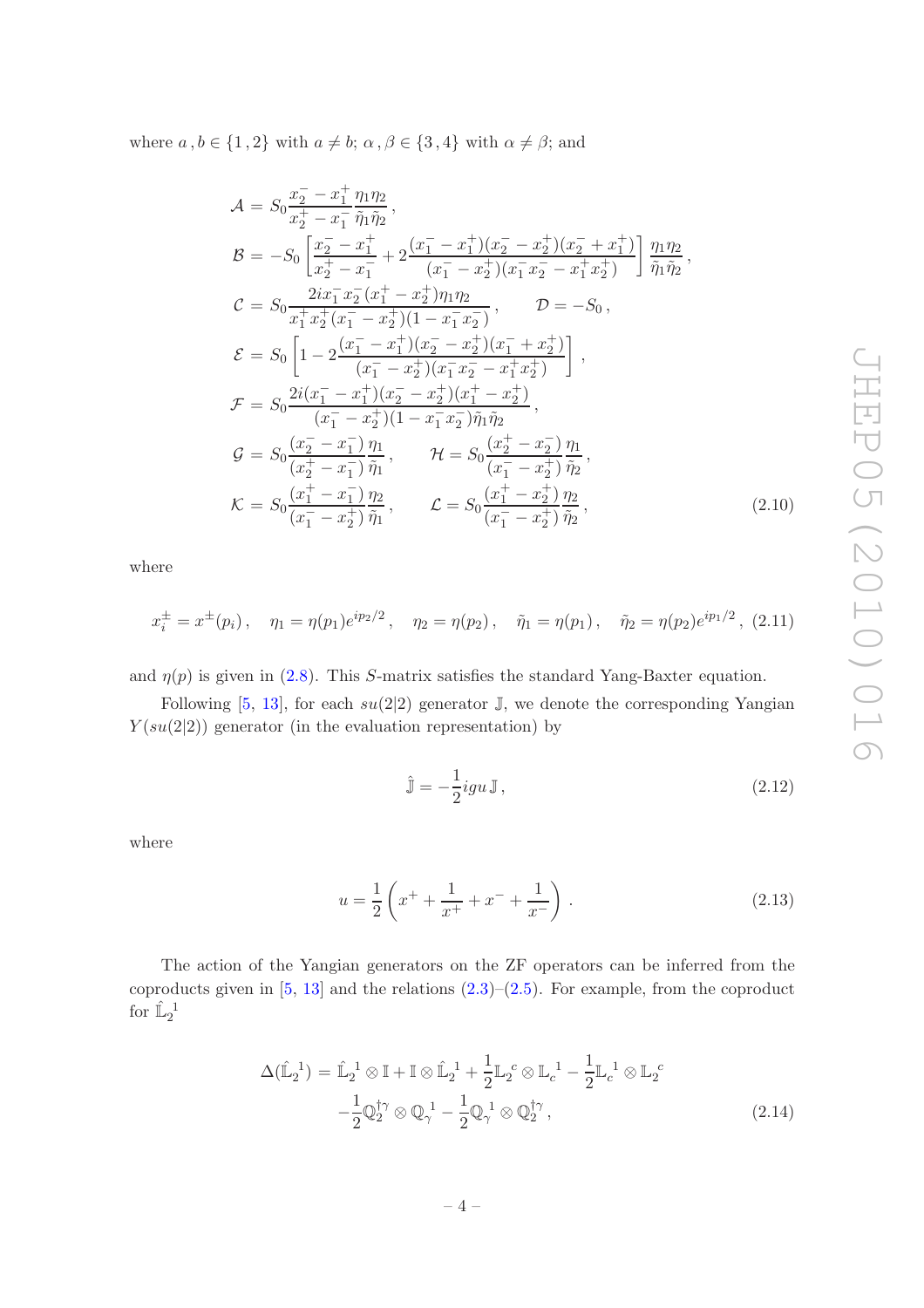we obtain the relations (which we shall use later)

<span id="page-5-2"></span>
$$
\hat{\mathbb{L}}_{2}^{1} A_{1}^{\dagger}(p) = -\frac{1}{2} i g u A_{2}^{\dagger}(p) + A_{1}^{\dagger}(p) \hat{\mathbb{L}}_{2}^{1} - \frac{1}{2} A_{1}^{\dagger}(p) \mathbb{L}_{2}^{1} + \frac{1}{2} A_{2}^{\dagger}(p) (\mathbb{L}_{1}^{1} - \mathbb{L}_{2}^{2}) \n+ \frac{1}{2} c(p) A_{4}^{\dagger}(p) \mathbb{Q}_{3}^{1} - \frac{1}{2} c(p) A_{3}^{\dagger}(p) \mathbb{Q}_{4}^{1} - \frac{1}{2} a(p) A_{3}^{\dagger}(p) \mathbb{Q}_{2}^{13} - \frac{1}{2} a(p) A_{4}^{\dagger}(p) \mathbb{Q}_{2}^{14}, \n\hat{\mathbb{L}}_{2}^{1} A_{2}^{\dagger}(p) = A_{2}^{\dagger}(p) \hat{\mathbb{L}}_{2}^{1} + \frac{1}{2} A_{2}^{\dagger}(p) \mathbb{L}_{2}^{1}, \n\hat{\mathbb{L}}_{2}^{1} A_{3}^{\dagger}(p) = A_{3}^{\dagger}(p) \hat{\mathbb{L}}_{2}^{1} + \frac{1}{2} d(p) A_{2}^{\dagger}(p) \mathbb{Q}_{3}^{1} - \frac{1}{2} b(p) A_{2}^{\dagger}(p) \mathbb{Q}_{2}^{14}, \n\hat{\mathbb{L}}_{2}^{1} A_{4}^{\dagger}(p) = A_{4}^{\dagger}(p) \hat{\mathbb{L}}_{2}^{1} + \frac{1}{2} d(p) A_{2}^{\dagger}(p) \mathbb{Q}_{4}^{1} + \frac{1}{2} b(p) A_{2}^{\dagger}(p) \mathbb{Q}_{2}^{13}. \tag{2.15}
$$

We have verified that these relations, together with many others which we have not listed here, are consistent with the bulk S-matrix  $(2.9)$ ,  $(2.10)$ , thereby confirming the  $Y(su(2|2))$ Yangian symmetry of the latter.

#### <span id="page-5-0"></span>2.2 Boundary scattering

We consider now the problem of boundary scattering for the fundamental excitations of open strings attached to  $Y = 0$  maximal giant graviton branes [\[16](#page-14-5)]. In order to describe boundary scattering, we extend (following  $[17]$ ) the bulk ZF algebra  $(2.1)$  by introducing a boundary operator **B** which creates the boundary-theory vacuum state  $|0\rangle_B = B|0\rangle$  [\[20\]](#page-14-11). Since there is no boundary degree of freedom for the  $Y = 0$  brane, the boundary operator is a scalar. We define the fundamental (right) boundary S-matrix  $R^A(p)$  by  $\Phi^A$ 

<span id="page-5-4"></span>
$$
A_i^{\dagger}(p) \mathbf{B} = R_i^{A_i}{}' (p) A_{i'}^{\dagger}(-p) \mathbf{B}.
$$
 (2.16)

As for the bulk, the boundary S-matrix can be determined from the symmetry of the problem. Indeed, the  $Y = 0$  brane preserves only an  $su(1|2)$  subalgebra [\[16\]](#page-14-5), which consists of the generators

<span id="page-5-3"></span>
$$
\mathbb{L}_1^1, \quad \mathbb{L}_2^2, \quad \mathbb{H}, \quad \mathbb{R}_\alpha^\beta, \quad \mathbb{Q}_\alpha^1, \quad \mathbb{Q}_1^{\dagger \alpha} \quad \text{with } \alpha, \beta \in \{3, 4\}.
$$
 (2.17)

The vacuum state  $|0\rangle_B$  is annihilated by each of these generators. Consider now one-particle states  $A_i^{\dagger}$  $\int_{i}^{t}(p)|0\rangle_{B}$ . Invariance under  $\mathbb{L}_{1}^{1}$  and  $\mathbb{R}_{\alpha}^{\beta}$  implies that the boundary S-matrix is diagonal, with the structure

<span id="page-5-5"></span>
$$
R^{A}(p) = \text{diag}(r_1, r_2, r, r). \qquad (2.18)
$$

Invariance under  $\mathbb{Q}_3^{\{-1\}}$  then determines the diagonal matrix elements,

<span id="page-5-6"></span>
$$
\frac{r_1}{r} = e^{-ip} \frac{a(p)}{a(-p)} = e^{-ip/2},
$$
  
\n
$$
\frac{r_2}{r} = e^{ip} \frac{b(-p)}{b(p)} = -e^{ip/2}.
$$
\n(2.19)

<span id="page-5-1"></span><sup>4</sup>We consider here just a right boundary, since a left boundary can be treated in a similar way [\[17](#page-14-6)].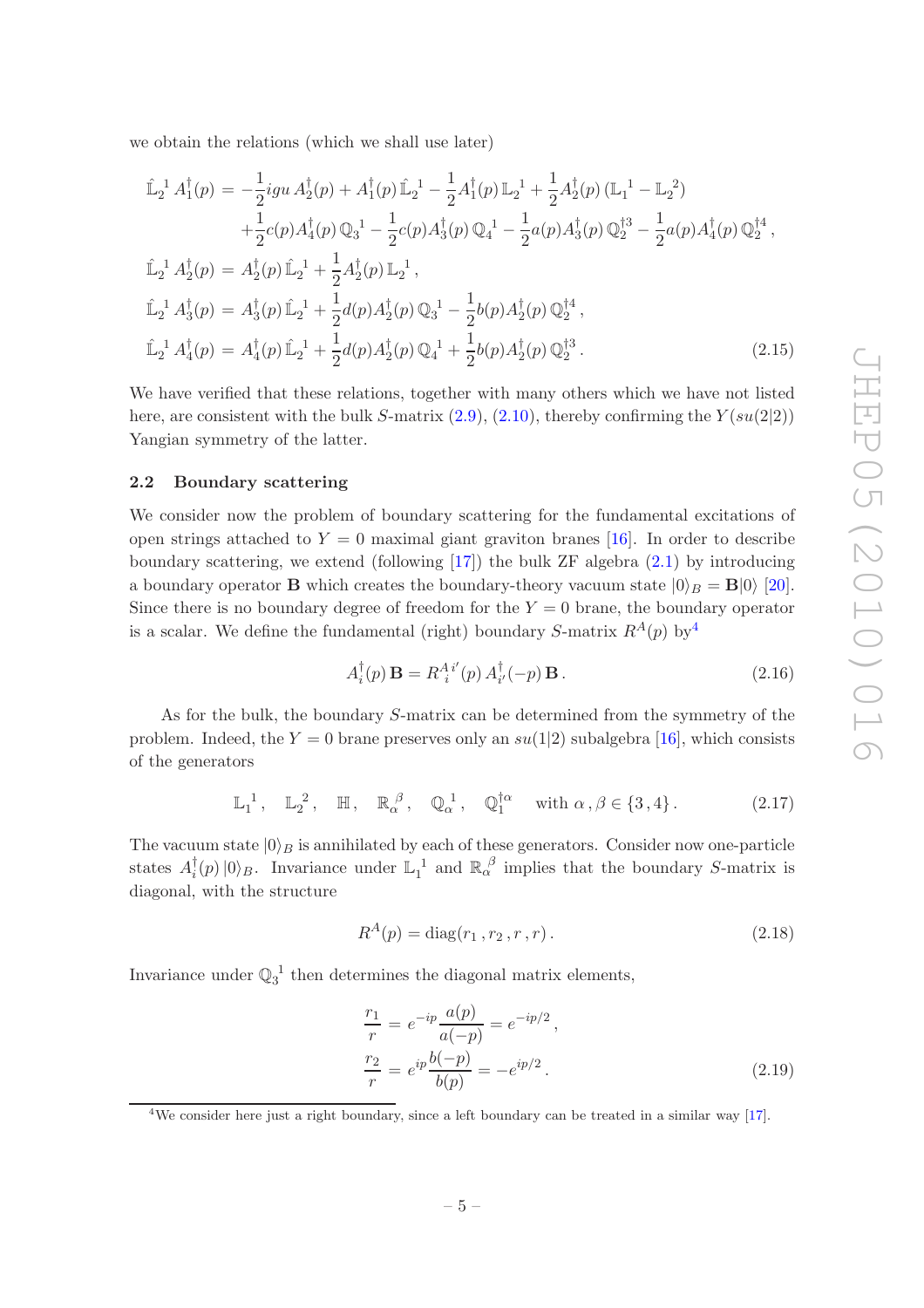This result differs from the one in [\[17](#page-14-6)] due to the different expression [\(2.8\)](#page-3-2) for  $\eta(p)$ . This matrix satisfies the standard boundary Yang-Baxter equation

$$
S_{12}^{AA}(p_1, p_2) R_1^A(p_1) S_{21}^{AA}(p_2, -p_1) R_2^A(p_2)
$$
  
=  $R_2^A(p_2) S_{12}^{AA}(p_1, -p_2) R_1^A(p_1) S_{21}^{AA}(-p_2, -p_1),$  (2.20)

where

$$
S_{21}^{AA}(p_1, p_2) = \mathcal{P}_{12} S_{12}^{AA}(p_1, p_2) \mathcal{P}_{12} = S_{12}^{AA}(p_2, p_1)^{-1}, \qquad (2.21)
$$

and  $P$  is the permutation matrix.

We now show that this boundary S-matrix also has a residual Yangian symmetry. Indeed, consider the charge  $\tilde{\mathbb{O}}$  defined by

<span id="page-6-3"></span>
$$
\tilde{\mathbb{Q}} = \hat{\mathbb{L}}_2^{-1} + \frac{1}{2} \left( \mathbb{L}_2^{-1} \mathbb{L}_1^{-1} - \mathbb{L}_2^{-1} \mathbb{L}_2^{-2} - \mathbb{Q}_2^{13} \mathbb{Q}_3^{-1} - \mathbb{Q}_2^{14} \mathbb{Q}_4^{-1} \right), \tag{2.22}
$$

which we shall assume is also conserved. This charge has the following action on the ZF operators,

<span id="page-6-0"></span>
$$
\tilde{\mathbb{Q}} A_1^{\dagger}(p) = \left[ -\frac{1}{2} i g u + \frac{1}{2} - a(p) d(p) \right] A_2^{\dagger}(p) + A_2^{\dagger}(p) \left( \mathbb{L}_1^{-1} - \mathbb{L}_2^{-2} \right) \n+ c(p) A_4^{\dagger}(p) \mathbb{Q}_3^{-1} - c(p) A_3^{\dagger}(p) \mathbb{Q}_4^{-1} + A_1^{\dagger}(p) \tilde{\mathbb{Q}} , \n\tilde{\mathbb{Q}} A_2^{\dagger}(p) = A_2^{\dagger}(p) \tilde{\mathbb{Q}} , \n\tilde{\mathbb{Q}} A_3^{\dagger}(p) = d(p) A_2^{\dagger}(p) \mathbb{Q}_3^{-1} + A_3^{\dagger}(p) \tilde{\mathbb{Q}} , \n\tilde{\mathbb{Q}} A_4^{\dagger}(p) = d(p) A_2^{\dagger}(p) \mathbb{Q}_4^{-1} + A_4^{\dagger}(p) \tilde{\mathbb{Q}} ,
$$
\n(2.23)

as can be verified with the help of [\(2.15\)](#page-5-2). The key point is that *all* the symmetry generators appearing on the RHS of [\(2.23\)](#page-6-0) annihilate the vacuum state. A similar construction has appeared in e.g.  $[21, 22]$  $[21, 22]$ .

In order to see the symmetry of the boundary S-matrix, consider the action of  $\tilde{\mathbb{Q}}$  on the one-particle state  $A_1^{\dagger}(p)|0\rangle_B$ . Using [\(2.23\)](#page-6-0), we obtain

<span id="page-6-1"></span>
$$
\tilde{\mathbb{Q}} A_1^\dagger(p)|0\rangle_B = f(p) A_2^\dagger(p)|0\rangle_B = r_2 f(p) A_2^\dagger(-p)|0\rangle_B ,\qquad (2.24)
$$

where in the first equality we have also introduced

$$
f(p) = -\frac{1}{2}igu + \frac{1}{2} - a(p)d(p) = -\frac{1}{2}\left[igu + a(p)d(p) + b(p)c(p)\right],
$$
 (2.25)

and we have used the fact that  $\mathbb Q$  and the su(1|2) generators [\(2.17\)](#page-5-3) annihilate the vacuum state; and in the second equality we have "reflected" using  $(2.16)$ ,  $(2.18)$ . Reversing the order of operations, we obtain

<span id="page-6-2"></span>
$$
\tilde{\mathbb{Q}} A_1^\dagger(p)|0\rangle_B = r_1 \tilde{\mathbb{Q}} A_1^\dagger(-p)|0\rangle_B = r_1 f(-p) A_2^\dagger(-p)|0\rangle_B. \tag{2.26}
$$

Comparing  $(2.24)$  and  $(2.26)$ , we arrive at the relation

$$
\frac{r_1}{r_2} = \frac{f(p)}{f(-p)} = -e^{-ip},\tag{2.27}
$$

which is consistent with the result  $(2.19)$ . We conclude that the charge  $\tilde{\mathbb{Q}}$   $(2.22)$  constructed with the Yangian generator  $\mathbb{L}_2^1$  is a symmetry of the boundary S-matrix. Additional charges of this sort can be constructed, but we shall not need them here.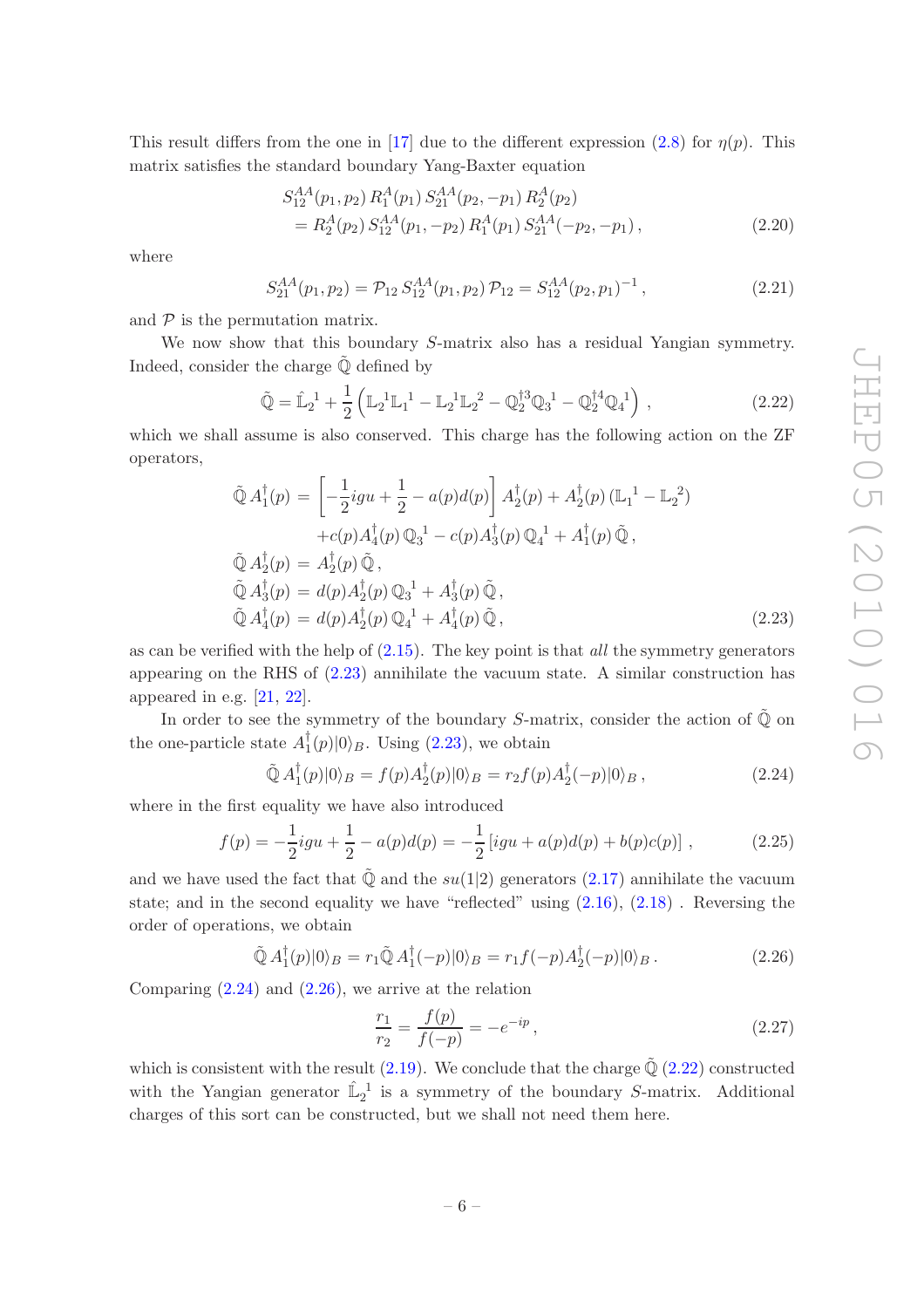#### <span id="page-7-0"></span>3 Two-particle bound state representation

We now proceed to determine the boundary S-matrix for two-particle bound states. We begin by reviewing some necessary results about such states and their bulk scattering.

#### <span id="page-7-1"></span>3.1 Bulk scattering

The two-particle bound states form an 8-dimensional (atypical totally symmetric) representation of  $su(2|2)$ . Following the convenient superspace formalism in [\[11\]](#page-14-0), the  $su(2|2)$ generators can be represented by differential operators on a vector space of analytic functions of two bosonic variables  $w_a$  and two fermionic variables  $\theta_\alpha$ , as follows:

<span id="page-7-3"></span>
$$
\mathbb{L}_{a}^{b} = w_{a} \frac{\partial}{\partial w_{b}} - \frac{1}{2} \delta_{a}^{b} w_{c} \frac{\partial}{\partial w_{c}}, \qquad \mathbb{R}_{\alpha}^{\beta} = \theta_{\alpha} \frac{\partial}{\partial \theta_{\beta}} - \frac{1}{2} \delta_{\alpha}^{\beta} \theta_{\gamma} \frac{\partial}{\partial \theta_{\gamma}},
$$
  
\n
$$
\mathbb{Q}_{\alpha}^{a} = a \theta_{\alpha} \frac{\partial}{\partial w_{a}} + b \epsilon^{ab} \epsilon_{\alpha\beta} w_{b} \frac{\partial}{\partial \theta_{\beta}}, \qquad \mathbb{Q}_{a}^{\dagger \alpha} = d w_{a} \frac{\partial}{\partial \theta_{\alpha}} + c \epsilon_{ab} \epsilon^{\alpha \beta} \theta_{\beta} \frac{\partial}{\partial w_{b}},
$$
  
\n
$$
\mathbb{C} = ab \left( w_{a} \frac{\partial}{\partial w_{a}} + \theta_{\alpha} \frac{\partial}{\partial \theta_{\alpha}} \right), \qquad \mathbb{C}^{\dagger} = cd \left( w_{a} \frac{\partial}{\partial w_{a}} + \theta_{\alpha} \frac{\partial}{\partial \theta_{\alpha}} \right),
$$
  
\n
$$
\mathbb{H} = (ad + bc) \left( w_{a} \frac{\partial}{\partial w_{a}} + \theta_{\alpha} \frac{\partial}{\partial \theta_{\alpha}} \right).
$$
  
\n(3.1)

The basis vectors  $|e_i\rangle$  of the fundamental representation are  $|e_a\rangle = w_a$ ,  $|e_\alpha\rangle = \theta_\alpha$ ; and the basis vectors  $|e_J\rangle$  of the two-particle bound state representation are [\[11](#page-14-0)]

<span id="page-7-4"></span>
$$
|e_1\rangle = \frac{w_1 w_1}{\sqrt{2}},
$$
  $|e_2\rangle = w_1 w_2,$   $|e_3\rangle = \frac{w_2 w_2}{\sqrt{2}},$   $|e_4\rangle = \theta_3 \theta_4,$   
 $|e_5\rangle = w_1 \theta_3,$   $|e_6\rangle = w_1 \theta_4,$   $|e_7\rangle = w_2 \theta_3,$   $|e_8\rangle = w_2 \theta_4.$  (3.2)

We introduce corresponding ZF operators  $B_J^{\dagger}$  $J_J(p), J = 1, \ldots, 8$  for the two-particle bound states. The operators with  $J = 1, \ldots, 4$  are bosonic, while the operators with  $J = 5, \ldots, 8$  are fermionic. The bulk S-matrix  $S^{AB}(p_1, p_2)$  is defined by

$$
A_i^{\dagger}(p_1) B_J^{\dagger}(p_2) = S^{AB}{}_{iJ}^{i'J'}(p_1, p_2) B_{J'}^{\dagger}(p_2) A_{i'}^{\dagger}(p_1), \qquad (3.3)
$$

and the bulk S-matrix  $S^{BB}(p_1, p_2)$  is defined by

$$
B_{I}^{\dagger}(p_{1}) B_{J}^{\dagger}(p_{2}) = S^{BB}{}_{IJ}^{IJ'}(p_{1}, p_{2}) B_{J'}^{\dagger}(p_{2}) B_{I'}^{\dagger}(p_{1}). \qquad (3.4)
$$

Both S-matrices are given in  $[11]$ <sup>[5](#page-7-2)</sup>

The action of the bosonic  $su(2|2)$  generators  $\mathbb{J} \in {\mathbb{L}_a}^b$ ,  $\mathbb{R}_\alpha^{\beta}$  on these ZF operators is given by  $(cf. (2.3))$  $(cf. (2.3))$  $(cf. (2.3))$ 

<span id="page-7-5"></span>
$$
\mathbb{J}B_{J}^{\dagger}(p) = (\mathbb{J})_{J}^{K}B_{K}^{\dagger}(p) + B_{J}^{\dagger}(p)\mathbb{J},\tag{3.5}
$$

<span id="page-7-2"></span><sup>&</sup>lt;sup>5</sup>There are two typos in the coefficients of  $S^{AB}$  listed in section 6.1.2 of [\[11](#page-14-0)]. In  $a_{13}$ , the factor in the numerator  $(x_1^--y_2^+)$  should be instead  $(x_1^+-y_2^+)$ ; i.e., the  $x_1^-$  should be changed to  $x_1^+$ . And in  $a_{14}$ , the factor in the numerator  $(1 - y_2^- x_1^-)$  should be instead  $(1 - y_2^- x_1^+)$ ; i.e., the  $x_1^-$  should be changed to  $x_1^+$ .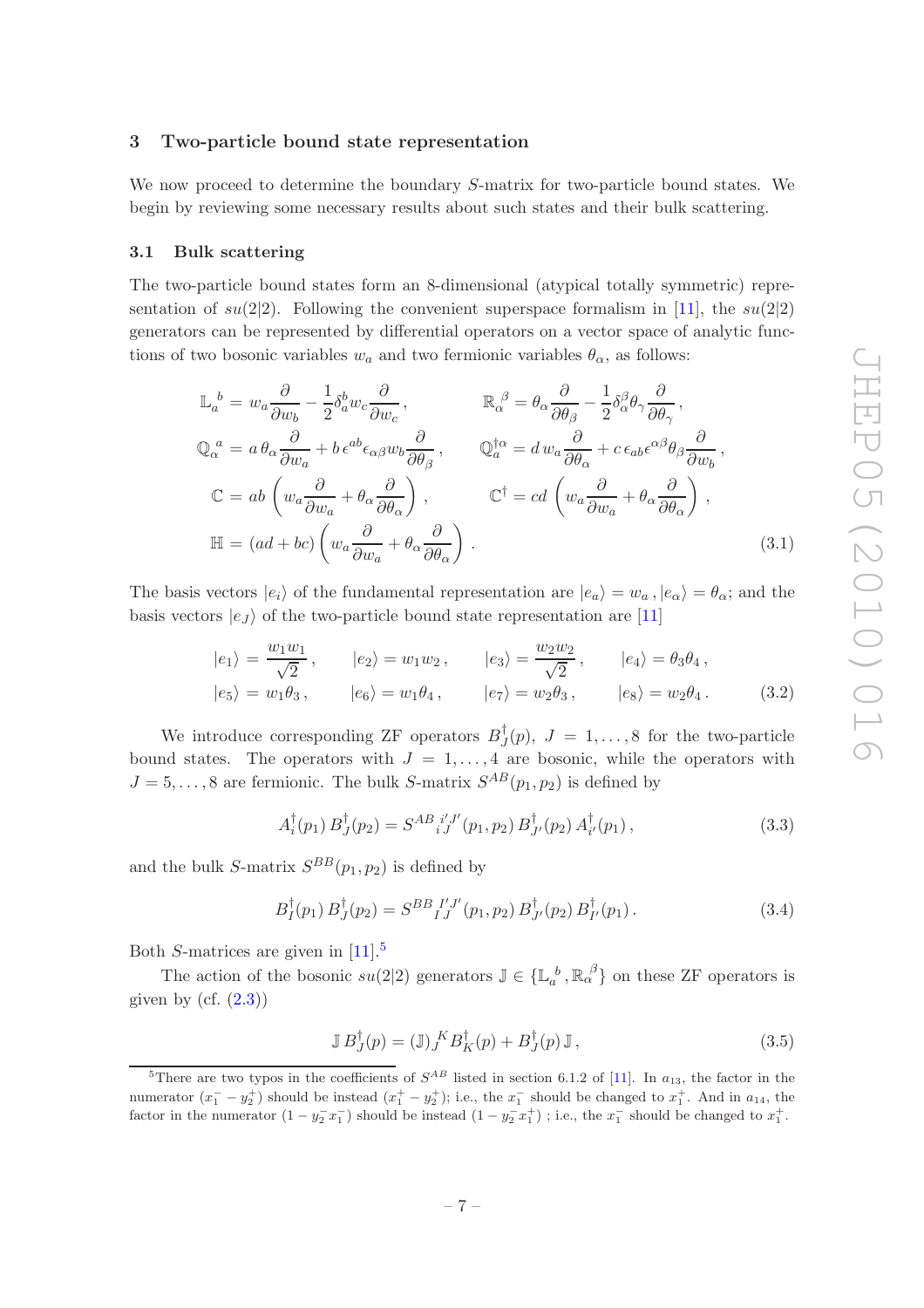and the action of the supersymmetry generators is given by  $(cf. (2.4))$  $(cf. (2.4))$  $(cf. (2.4))$ 

<span id="page-8-0"></span>
$$
\mathbb{Q}_{\alpha}^{a} B_{J}^{\dagger}(p) = e^{-ip/2} \left[ (\mathbb{Q}_{\alpha}^{a})_{J}^{K} B_{K}^{\dagger}(p) + (-1)^{\epsilon_{J}} B_{J}^{\dagger}(p) \mathbb{Q}_{\alpha}^{a} \right],
$$
  
\n
$$
\mathbb{Q}_{a}^{\dagger \alpha} B_{J}^{\dagger}(p) = e^{ip/2} \left[ (\mathbb{Q}_{a}^{\dagger \alpha})_{J}^{K} B_{K}^{\dagger}(p) + (-1)^{\epsilon_{J}} B_{J}^{\dagger}(p) \mathbb{Q}_{a}^{\dagger \alpha} \right],
$$
\n(3.6)

where the matrix elements  $(\mathbb{J})_J^K$ ,  $(\mathbb{Q}_{\alpha}^{\ a})_J^K$ ,  $(\mathbb{Q}_{a}^{\dagger \alpha})_J^K$  can be computed from  $(3.1)$ ,  $(3.2)$ , and are provided for the reader's convenience in the appendix;  $\epsilon_J$  is the Grassmann parity,

$$
\epsilon_J = \begin{cases} 0 & \text{for } J = 1, ..., 4 \\ 1 & \text{for } J = 5, ..., 8 \end{cases},
$$
 (3.7)

and  $a, b, c, d, x^{\pm}$  are given by [\(2.6\)](#page-3-5), [\(2.7\)](#page-3-6) with now  $l = 2$ . Moreover, for the central charges,

$$
\mathbb{C} B_J^{\dagger}(p) = e^{-ip} \left[ 2a(p)b(p)B_J^{\dagger}(p) + B_J^{\dagger}(p)\,\mathbb{C} \right],
$$
  
\n
$$
\mathbb{C}^{\dagger} B_J^{\dagger}(p) = e^{ip} \left[ 2c(p)d(p)B_J^{\dagger}(p) + B_J^{\dagger}(p)\,\mathbb{C}^{\dagger} \right],
$$
  
\n
$$
\mathbb{H} B_J^{\dagger}(p) = 2 \left[ a(p)d(p) + b(p)c(p) \right] B_J^{\dagger}(p) + B_J^{\dagger}(p)\,\mathbb{H}.
$$
\n(3.8)

The action of the  $Y(su(2|2))$  Yangian generators on the ZF operators can be inferred, similarly to the case of the fundamental representation, from the coproducts given in [\[5,](#page-13-2) [13\]](#page-14-2) and the relations  $(3.5)$ ,  $(3.6)$ . In particular, from the coproduct  $(2.14)$ , we obtain

<span id="page-8-1"></span>
$$
\hat{\mathbb{L}}_{2}^{1} B_{1}^{\dagger}(p) = -\frac{\sqrt{2}}{2} igu B_{2}^{\dagger}(p) + B_{1}^{\dagger}(p) \hat{\mathbb{L}}_{2}^{1} - B_{1}^{\dagger}(p) \mathbb{L}_{2}^{1} + \frac{\sqrt{2}}{2} B_{2}^{\dagger}(p) (\mathbb{L}_{1}^{1} - \mathbb{L}_{2}^{2}) \n+ \frac{\sqrt{2}}{2} c(p) B_{6}^{\dagger}(p) \mathbb{Q}_{3}^{1} - \frac{\sqrt{2}}{2} c(p) B_{5}^{\dagger}(p) \mathbb{Q}_{4}^{1} - \frac{\sqrt{2}}{2} a(p) B_{5}^{\dagger}(p) \mathbb{Q}_{2}^{13} - \frac{\sqrt{2}}{2} a(p) B_{6}^{\dagger}(p) \mathbb{Q}_{2}^{14},
$$
\n
$$
\hat{\mathbb{L}}_{2}^{1} B_{2}^{\dagger}(p) = -\frac{\sqrt{2}}{2} igu B_{3}^{\dagger}(p) + B_{2}^{\dagger}(p) \hat{\mathbb{L}}_{2}^{1} + \frac{\sqrt{2}}{2} B_{3}^{\dagger}(p) (\mathbb{L}_{1}^{1} - \mathbb{L}_{2}^{2}) \n+ \frac{1}{2} c(p) B_{8}^{\dagger}(p) \mathbb{Q}_{3}^{1} - \frac{1}{2} c(p) B_{7}^{\dagger}(p) \mathbb{Q}_{4}^{1} - \frac{1}{2} a(p) B_{7}^{\dagger}(p) \mathbb{Q}_{2}^{4} - \frac{1}{2} a(p) B_{8}^{\dagger}(p) \mathbb{Q}_{2}^{4},
$$
\n
$$
\hat{\mathbb{L}}_{2}^{1} B_{4}^{\dagger}(p) = B_{4}^{\dagger}(p) \hat{\mathbb{L}}_{2}^{1} - \frac{1}{2} d(p) B_{8}^{\dagger}(p) \mathbb{Q}_{3}^{1} + \frac{1}{2} d(p) B_{7}^{\dagger}(p) \mathbb{Q}_{4}^{1} + \frac{1}{2} b(p) B_{7}^{\dagger}(p) \mathbb{Q}_{2}^{14} + \frac{1}{2} b(p) B_{8}^{\dagger}(p) \mathbb{Q}_{2}^{14},
$$
\n

$$
\hat{\mathbb{L}}_2^{-1} B_8^{\dagger}(p) = B_8^{\dagger}(p) \hat{\mathbb{L}}_2^{-1} + \frac{1}{2} B_8^{\dagger}(p) \mathbb{L}_2^{-1} + \frac{\sqrt{2}}{2} d(p) B_3^{\dagger}(p) \mathbb{Q}_4^{-1} + \frac{\sqrt{2}}{2} b(p) B_3^{\dagger}(p) \mathbb{Q}_2^{\dagger 3}.
$$
 (3.9)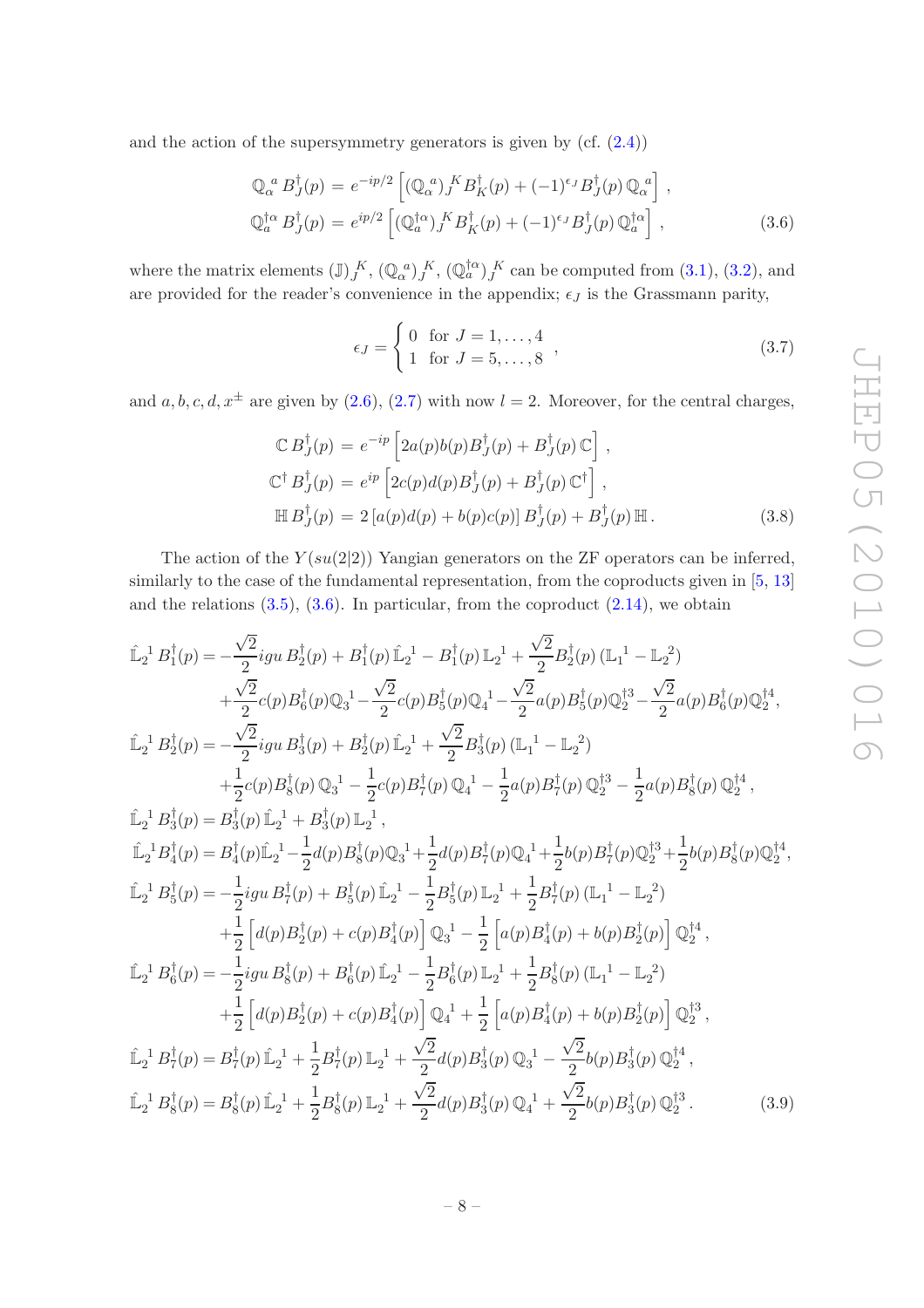#### <span id="page-9-0"></span>3.2 Boundary scattering

We define the two-particle bound state boundary S-matrix  $R^B(p)$  by

<span id="page-9-1"></span>
$$
B_J^{\dagger}(p) \mathbf{B} = R_J^{B J'}(p) B_{J'}^{\dagger}(-p) \mathbf{B}.
$$
 (3.10)

We assume, as in the case of the fundamental representation, that the  $su(1|2)$  genera-tors [\(2.17\)](#page-5-3) annihilate the vacuum state  $|0\rangle_B = B|0\rangle$ . Consider now one-particle states  $B^\dagger_J$  $_J^{\dagger}(p)|0\rangle_B$ . Invariance under  $\mathbb{L}_1^1$  and  $\mathbb{R}_\alpha^{\beta}$  implies that the boundary S-matrix has the structure

<span id="page-9-2"></span>
$$
R^{B}(p) = \begin{pmatrix} r_1 & & & & & & \\ & r_2 & r_5 & & & & \\ & & r_3 & & & & \\ & & & r_6 & r_4 & & & \\ & & & & & r_7 & & \\ & & & & & & & r_8 & \\ & & & & & & & & r_8 \end{pmatrix},
$$
(3.11)

where matrix elements which are zero are left empty. Note that, in contrast with the  $l = 1$ (fundamental representation) case, the  $l = 2$  (two-particle bound state representation) boundary S-matrix is not diagonal.

Invariance under the supersymmetry generators  $\mathbb{Q}_{\alpha}^{\ 1}$ ,  $\mathbb{Q}_1^{\dagger\alpha}$  leads to the following set of linear equations,

<span id="page-9-3"></span>
$$
a(-p)e^{ip/2}r_1 - a(p)e^{-ip/2}r_7 = 0,
$$
  
\n
$$
a(-p)e^{ip/2}r_2 - b(-p)e^{ip/2}r_5 - a(p)e^{-ip/2}r_8 = 0,
$$
  
\n
$$
b(-p)e^{ip/2}r_4 - a(-p)e^{ip/2}r_6 - b(p)e^{-ip/2}r_8 = 0,
$$
  
\n
$$
a(p)e^{-ip/2}r_4 + b(p)e^{-ip/2}r_5 - a(-p)e^{ip/2}r_7 = 0,
$$
  
\n
$$
b(p)e^{-ip/2}r_2 + a(p)e^{-ip/2}r_6 - b(-p)e^{ip/2}r_7 = 0,
$$
  
\n
$$
b(p)e^{-ip/2}r_3 - b(-p)e^{ip/2}r_8 = 0,
$$
\n(3.12)

<span id="page-9-4"></span>
$$
d(p)e^{ip/2}r_1 - d(-p)e^{-ip/2}r_7 = 0,
$$
  
\n
$$
c(-p)e^{-ip/2}r_2 + d(-p)e^{-ip/2}r_5 - c(p)e^{ip/2}r_7 = 0,
$$
  
\n
$$
d(-p)e^{-ip/2}r_4 + c(-p)e^{-ip/2}r_6 - d(p)e^{ip/2}r_7 = 0,
$$
  
\n
$$
d(p)e^{ip/2}r_2 - c(p)e^{ip/2}r_6 - d(-p)e^{-ip/2}r_8 = 0,
$$
  
\n
$$
c(p)e^{ip/2}r_4 - d(p)e^{ip/2}r_5 - c(-p)e^{-ip/2}r_8 = 0,
$$
  
\n
$$
c(-p)e^{-ip/2}r_3 - c(p)e^{ip/2}r_8 = 0,
$$
\n(3.13)

of which only 6 are independent. Since there are 7 independent matrix elements (any of the eight matrix elements can be set to unity, since we are not concerned with the overall scalar factor), we conclude that the "ordinary"  $su(1|2)$  symmetry is not strong enough to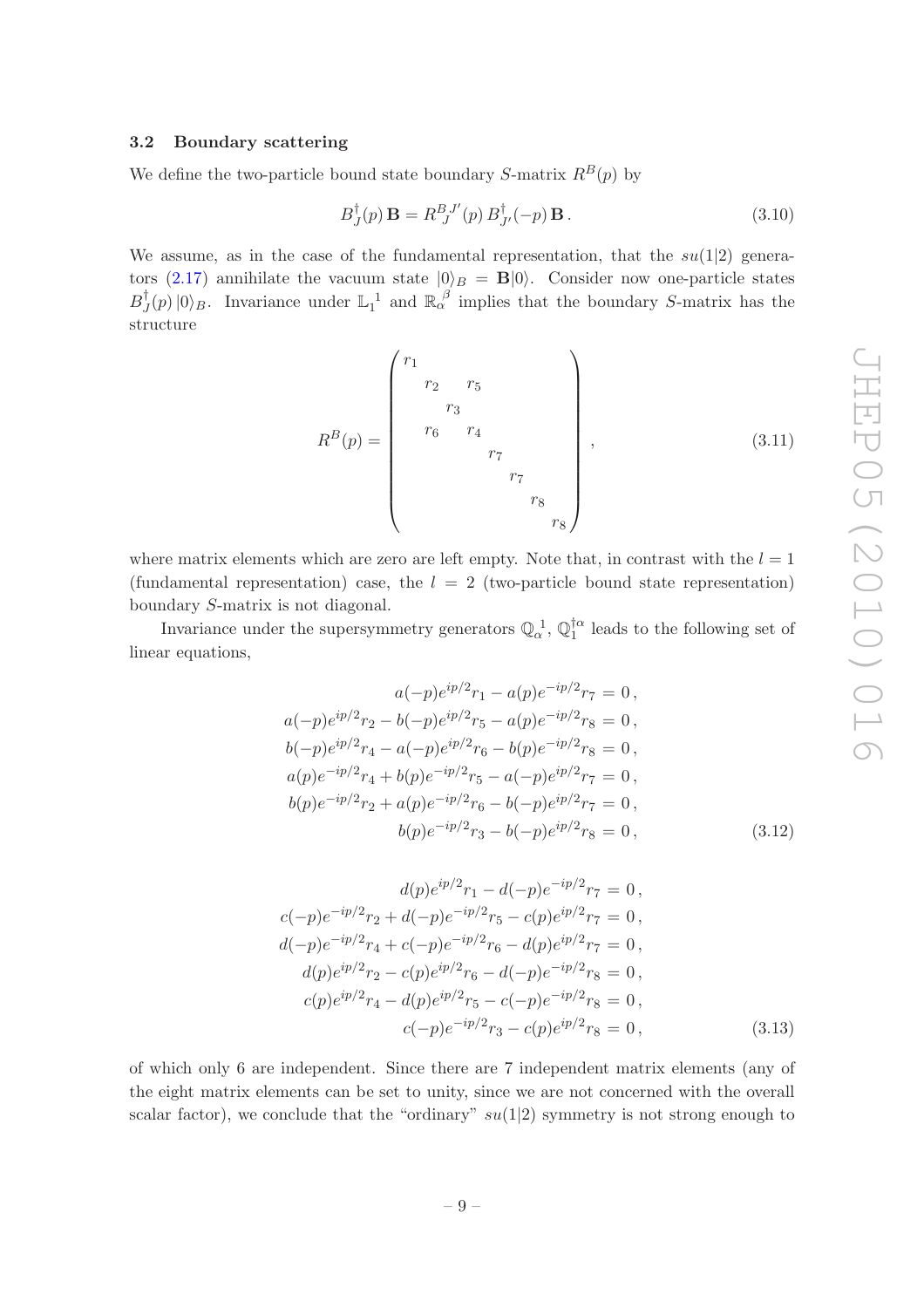determine the boundary S-matrix. A similar phenomenon was observed in [\[11\]](#page-14-0) for the bulk  $S$ -matrix  $S^{BB}$ .

We can obtain the needed additional linear equation by assuming that the charge  $\mathbb{Q}$  [\(2.22\)](#page-6-3) is again conserved. Indeed, using [\(3.9\)](#page-8-1), we find that the action of this charge on the ZF operators is given by

<span id="page-10-0"></span>
$$
\tilde{\mathbb{Q}}B_{1}^{\dagger}(p) = \sqrt{2}\left[-\frac{1}{2}igu + 1 - a(p)d(p)\right]B_{2}^{\dagger}(p) - \sqrt{2}a(p)c(p)B_{4}^{\dagger}(p) \n+ \sqrt{2}B_{2}^{\dagger}(p) \left(\mathbb{L}_{1}^{1} - \mathbb{L}_{2}^{2}\right) + \sqrt{2}c(p)B_{6}^{\dagger}(p) \mathbb{Q}_{3}^{1} - \sqrt{2}c(p)B_{5}^{\dagger}(p) \mathbb{Q}_{4}^{1} + B_{1}^{\dagger}(p) \tilde{\mathbb{Q}} ,
$$
\n
$$
\tilde{\mathbb{Q}}B_{2}^{\dagger}(p) = \sqrt{2}\left[-\frac{1}{2}igu - a(p)d(p)\right]B_{3}^{\dagger}(p) + \sqrt{2}B_{3}^{\dagger}(p) \left(\mathbb{L}_{1}^{1} - \mathbb{L}_{2}^{2}\right) \n+ c(p)B_{8}^{\dagger}(p) \mathbb{Q}_{3}^{1} - c(p)B_{7}^{\dagger}(p) \mathbb{Q}_{4}^{1} + B_{2}^{\dagger}(p) \tilde{\mathbb{Q}} ,
$$
\n
$$
\tilde{\mathbb{Q}}B_{3}^{\dagger}(p) = B_{3}^{\dagger}(p) \tilde{\mathbb{Q}} ,
$$
\n
$$
\tilde{\mathbb{Q}}B_{4}^{\dagger}(p) = \sqrt{2}b(p)d(p)B_{3}^{\dagger}(p) - d(p)B_{8}^{\dagger}(p) \mathbb{Q}_{3}^{1} + d(p)B_{7}^{\dagger}(p) \mathbb{Q}_{4}^{1} + B_{4}^{\dagger}(p) \tilde{\mathbb{Q}} ,
$$
\n
$$
\tilde{\mathbb{Q}}B_{5}^{\dagger}(p) = -\frac{1}{2}igu B_{7}^{\dagger}(p) + B_{7}^{\dagger}(p) \left(\mathbb{L}_{1}^{1} - \mathbb{L}_{2}^{2}\right) + \left[d(p)B_{2}^{\dagger}(p) + c(p)B_{4}^{\dagger}(p)\right] \mathbb{Q}_{3}^{1} + B_{5}^{\dagger}(p) \tilde{\mathbb{Q}} ,
$$
\n
$$
\tilde{\mathbb{Q}}B_{6}^{\dagger}(
$$

Note that, as in the fundamental case [\(2.23\)](#page-6-0), all the symmetry generators appearing on the RHS of [\(3.14\)](#page-10-0) annihilate the vacuum state.

Consider the action of  $\tilde{\mathbb{Q}}$  on the one-particle state  $B_5^{\dagger}(p)|0\rangle_B$ . Using [\(3.14\)](#page-10-0), we obtain

<span id="page-10-1"></span>
$$
\tilde{\mathbb{Q}} B_5^\dagger(p)|0\rangle_B = -\frac{1}{2} i g u B_7^\dagger(p)|0\rangle_B = -r_8 \frac{1}{2} i g u B_7^\dagger(-p)|0\rangle_B ,\qquad (3.15)
$$

where in the first equality we have assumed that  $\tilde{\mathbb{Q}}$  and the su(1|2) generators [\(2.17\)](#page-5-3) annihilate the vacuum state; and in the second equality we have "reflected" using  $(3.10)$ ,  $(3.11)$ . Reversing the order of operations, we obtain

<span id="page-10-2"></span>
$$
\tilde{\mathbb{Q}} B_5^{\dagger}(p)|0\rangle_B = r_7 \tilde{\mathbb{Q}} B_5^{\dagger}(-p)|0\rangle_B = r_7 \frac{1}{2} i g u B_7^{\dagger}(-p)|0\rangle_B. \tag{3.16}
$$

Comparing  $(3.15)$  and  $(3.16)$  $(3.16)$  $(3.16)$ , we arrive at the desired relation<sup>6</sup>

$$
r_7 = -r_8. \t\t(3.17)
$$

<span id="page-10-4"></span>
$$
r_1 \left[ \frac{1}{2} i g u - b(-p) c(-p) \right] + r_2 \left[ \frac{1}{2} i g u + b(p) c(p) \right] + r_6 a(p) c(p) = 0,
$$
  

$$
r_1 a(-p) c(-p) - r_4 a(p) c(p) - r_5 \left[ \frac{1}{2} i g u + b(p) c(p) \right] = 0,
$$
  

$$
r_2 \left[ \frac{1}{2} i g u - a(-p) d(-p) \right] + r_3 \left[ \frac{1}{2} i g u + a(p) d(p) \right] + r_5 b(-p) d(-p) = 0,
$$

which are also satisfied by the solution [\(3.18\)](#page-11-1).

<span id="page-10-3"></span> ${}^6$ By acting with  $\tilde{Q}$  on the one-particle states  $B_1^{\dagger}(p)|0\rangle_B$  and  $B_2^{\dagger}(p)|0\rangle_B$ , one can derive in a similar manner the following further relations,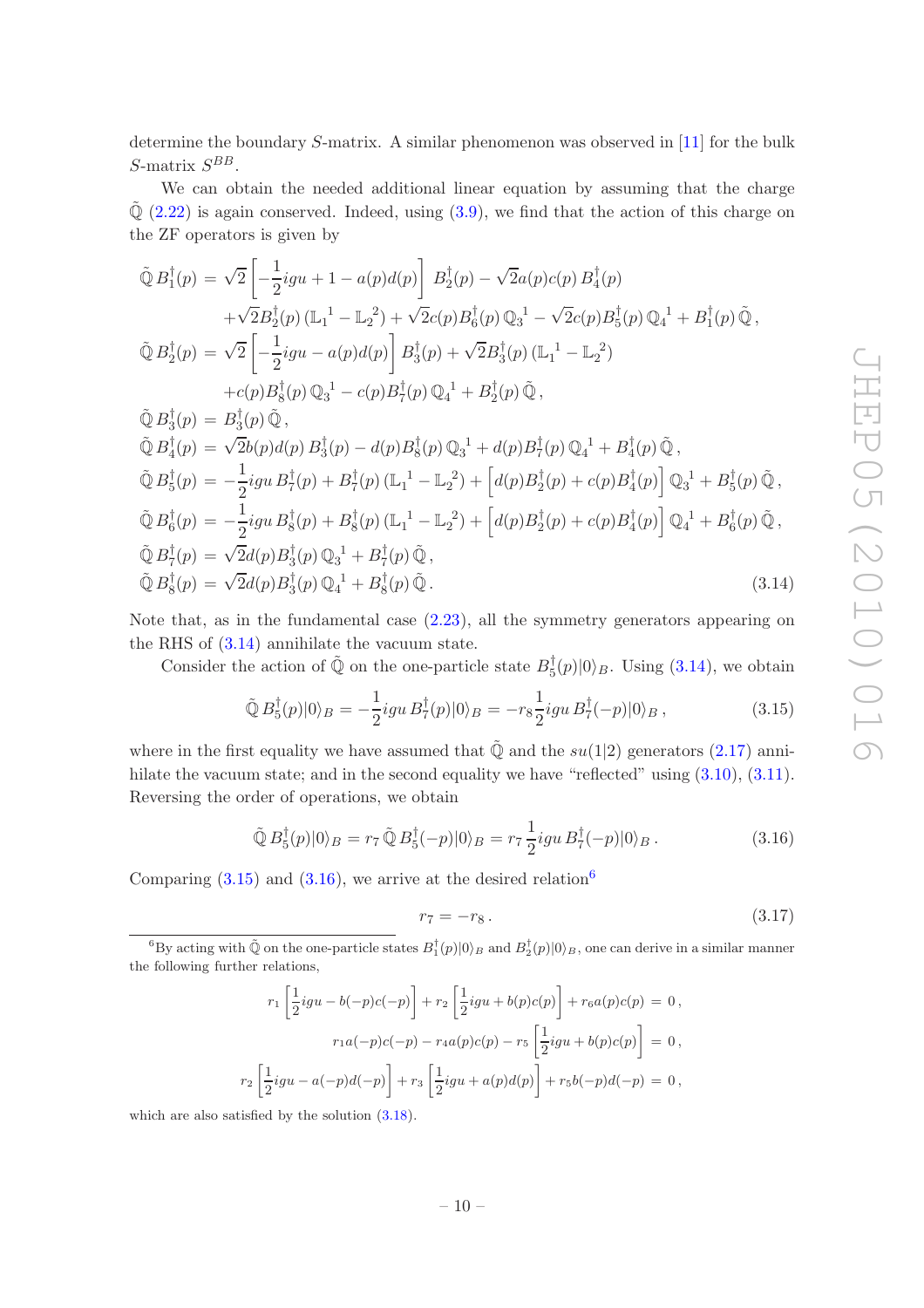Solving the linear equations  $(3.12)$ ,  $(3.13)$ ,  $(3.17)$ , we obtain the following result for the boundary S-matrix elements

<span id="page-11-1"></span>
$$
r_1 = 1, \t r_2 = -\frac{\frac{1}{x^-} + x^-}{\frac{1}{x^+} + x^-}, \t r_3 = e^{ip}, \t r_4 = \frac{\frac{1}{x^+} + x^+}{\frac{1}{x^+} + x^-},
$$
  

$$
r_5 = -r_6 = e^{ip/2} \frac{x^- - x^+}{1 + x^- x^+}, \t r_7 = -r_8 = e^{ip/2}.
$$
 (3.18)

The boundary S-matrix [\(3.11\)](#page-9-2), [\(3.18\)](#page-11-1) and its Yangian symmetry are our main results. We have verified using Mathematica that this boundary S-matrix  $R^{B}(p)$  satisfies both boundary Yang-Baxter equations

$$
S_{12}^{AB}(p_1, p_2) R_1^A(p_1) S_{21}^{BA}(p_2, -p_1) R_2^B(p_2)
$$
  
=  $R_2^B(p_2) S_{12}^{AB}(p_1, -p_2) R_1^A(p_1) S_{21}^{BA}(-p_2, -p_1),$  (3.19)

and

$$
S_{12}^{BB}(p_1, p_2) R_1^B(p_1) S_{21}^{BB}(p_2, -p_1) R_2^B(p_2)
$$
  
=  $R_2^B(p_2) S_{12}^{BB}(p_1, -p_2) R_1^B(p_1) S_{21}^{BB}(-p_2, -p_1)$ , (3.20)

where

$$
S_{21}^{BA}(p_1, p_2) = S_{12}^{AB}(p_2, p_1)^{-1}, \qquad (3.21)
$$

and  $R^A(p)$  is given by [\(2.18\)](#page-5-5), [\(2.19\)](#page-5-6). We note that the boundary unitarity equation

$$
R^{B}(p) R^{B}(-p) = \mathbb{I}
$$
\n(3.22)

<span id="page-11-0"></span>is also satisfied.

#### 4 Discussion

We have showed that boundary scattering for the  $Y = 0$  brane has a residual Yangian symmetry, which we have exploited to determine the boundary S-matrix for two-particle bound states. We expect that it should be possible to further exploit this symmetry to determine the boundary S-matrices for general l-particle bound states. However, this will require developing more powerful techniques, perhaps along the lines of [\[13\]](#page-14-2). We also expect that boundary scattering for the  $Z = 0$  brane [\[16](#page-14-5)] has the full Yangian symmetry  $Y(su(2|2))$ , which should determine the corresponding bound state boundary S-matrices. Moreover, the boundary S-matrices which have been proposed for D7 and D5 branes [\[23\]](#page-14-14) presumably also have Yangian symmetry. We hope to be able to address these problems in the near future.

The fact that Yangian symmetry has been found in both bulk and boundary scattering suggests that Yangian symmetry may be a generic feature of AdS/CFT worldsheet scattering. It would be interesting to understand if there is any connection with the recentlydiscovered Yangian symmetry in spacetime scattering [\[24,](#page-14-15) [25](#page-14-16)].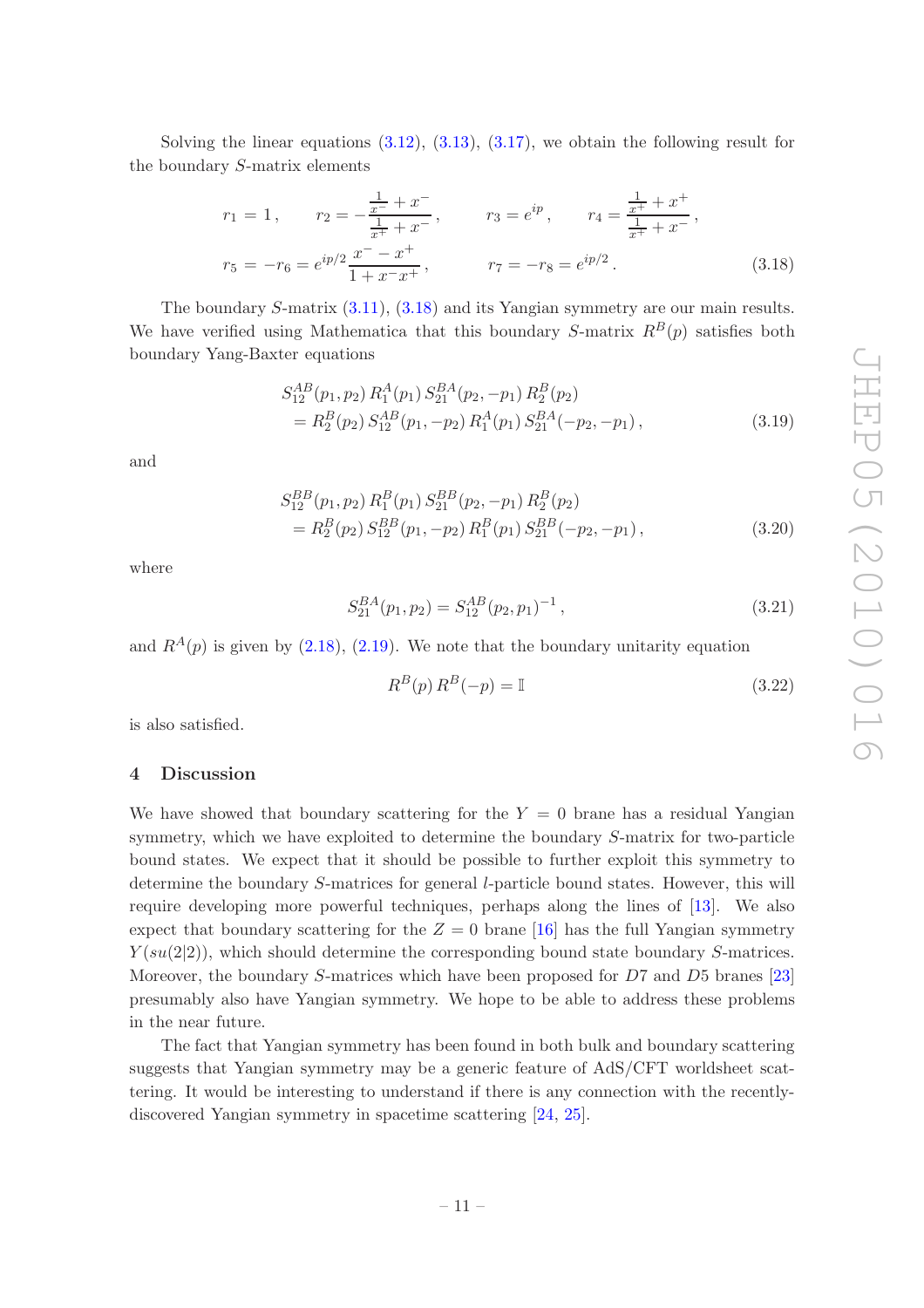# Acknowledgments

We are grateful to G. Arutyunov, S. Frolov and E. Quinn for valuable correspondence, and for making available to us their code for the bulk  $S$ -matrix  $S^{BB}$ . C.A. thanks the University of Miami for hospitality during the course of this work. This work was supported in part by KRF-2007-313-C00150 and WCU grant R32-2008-000-10130-0 (CA), and by the National Science Foundation under Grants PHY-0554821 and PHY-0854366 (RN).

## <span id="page-12-0"></span>A Two-particle bound state representation of the  $su(2|2)$  generators

We provide here the explicit two-particle bound state representation of the  $su(2|2)$  generators, which follows from [\(3.1\)](#page-7-3), [\(3.2\)](#page-7-4), and which is used for the computations in section [3.](#page-7-0)

For 
$$
\alpha = 3, 4
$$
,

$$
\begin{aligned}\n\mathbb{Q}_{\alpha}^{-1}|e_1\rangle &= \sqrt{2}a|e_{\alpha+2}\rangle, \\
\mathbb{Q}_{\alpha}^{-1}|e_2\rangle &= a|e_{\alpha+4}\rangle, \\
\mathbb{Q}_{\alpha}^{-1}|e_3\rangle &= 0, \\
\mathbb{Q}_{\alpha}^{-1}|e_4\rangle &= -b|e_{\alpha+4}\rangle, \\
\mathbb{Q}_{\alpha}^{-1}|e_5\rangle &= -\delta_{\alpha}^4(b|e_2\rangle + a|e_4\rangle), \\
\mathbb{Q}_{\alpha}^{-1}|e_6\rangle &= \delta_{\alpha}^3(b|e_2\rangle + a|e_4\rangle), \\
\mathbb{Q}_{\alpha}^{-1}|e_7\rangle &= -\delta_{\alpha}^4\sqrt{2}b|e_3\rangle, \\
\mathbb{Q}_{\alpha}^{-1}|e_8\rangle &= \delta_{\alpha}^3\sqrt{2}b|e_3\rangle,\n\end{aligned}
$$

$$
Q_{\alpha}^{2}|e_{1}\rangle = 0,
$$
  
\n
$$
Q_{\alpha}^{2}|e_{2}\rangle = a|e_{\alpha+2}\rangle,
$$
  
\n
$$
Q_{\alpha}^{2}|e_{3}\rangle = \sqrt{2}a|e_{\alpha+4}\rangle,
$$
  
\n
$$
Q_{\alpha}^{2}|e_{4}\rangle = b|e_{\alpha+2}\rangle,
$$
  
\n
$$
Q_{\alpha}^{2}|e_{5}\rangle = \delta_{\alpha}^{4}\sqrt{2}b|e_{1}\rangle,
$$
  
\n
$$
Q_{\alpha}^{2}|e_{6}\rangle = -\delta_{\alpha}^{3}\sqrt{2}b|e_{1}\rangle,
$$
  
\n
$$
Q_{\alpha}^{2}|e_{7}\rangle = \delta_{\alpha}^{4}(b|e_{2}\rangle - a|e_{4}\rangle),
$$
  
\n
$$
Q_{\alpha}^{2}|e_{8}\rangle = \delta_{\alpha}^{3}(-b|e_{2}\rangle + a|e_{4}\rangle),
$$
 (A.1)

and

$$
\begin{aligned}\n\mathbb{Q}_{1}^{\dagger\alpha}|e_{1}\rangle &= 0, & \mathbb{Q}_{2}^{\dagger\alpha}|e_{1}\rangle &= -\sqrt{2}c\epsilon^{\alpha\beta}|e_{\beta+2}\rangle, \\
\mathbb{Q}_{1}^{\dagger\alpha}|e_{2}\rangle &= c\epsilon^{\alpha\beta}|e_{\beta+2}\rangle, & \mathbb{Q}_{2}^{\dagger\alpha}|e_{2}\rangle &= -c\epsilon^{\alpha\beta}|e_{\beta+4}\rangle, \\
\mathbb{Q}_{1}^{\dagger\alpha}|e_{3}\rangle &= \sqrt{2}c\epsilon^{\alpha\beta}|e_{\beta+4}\rangle, & \mathbb{Q}_{2}^{\dagger\alpha}|e_{3}\rangle &= 0, \\
\mathbb{Q}_{1}^{\dagger\alpha}|e_{4}\rangle &= d\epsilon^{\alpha\beta}|e_{\beta+2}\rangle, & \mathbb{Q}_{2}^{\dagger\alpha}|e_{4}\rangle &= d\epsilon^{\alpha\beta}|e_{\beta+4}\rangle, \\
\mathbb{Q}_{1}^{\dagger\alpha}|e_{5}\rangle &= \delta_{3}^{\alpha}\sqrt{2}d|e_{1}\rangle, & \mathbb{Q}_{2}^{\dagger\alpha}|e_{5}\rangle &= \delta_{3}^{\alpha}\left(d|e_{2}\rangle + c|e_{4}\rangle\right), \\
\mathbb{Q}_{1}^{\dagger\alpha}|e_{7}\rangle &= \delta_{3}^{\alpha}\left(d|e_{2}\rangle - c|e_{4}\rangle\right), & \mathbb{Q}_{2}^{\dagger\alpha}|e_{7}\rangle &= \delta_{3}^{\alpha}\sqrt{2}d|e_{3}\rangle, \\
\mathbb{Q}_{1}^{\dagger\alpha}|e_{8}\rangle &= \delta_{4}^{\alpha}\left(d|e_{2}\rangle - c|e_{4}\rangle\right), & \mathbb{Q}_{2}^{\dagger\alpha}|e_{8}\rangle &= \delta_{4}^{\alpha}\sqrt{2}d|e_{3}\rangle.\n\end{aligned} \tag{A.2}
$$

Moreover,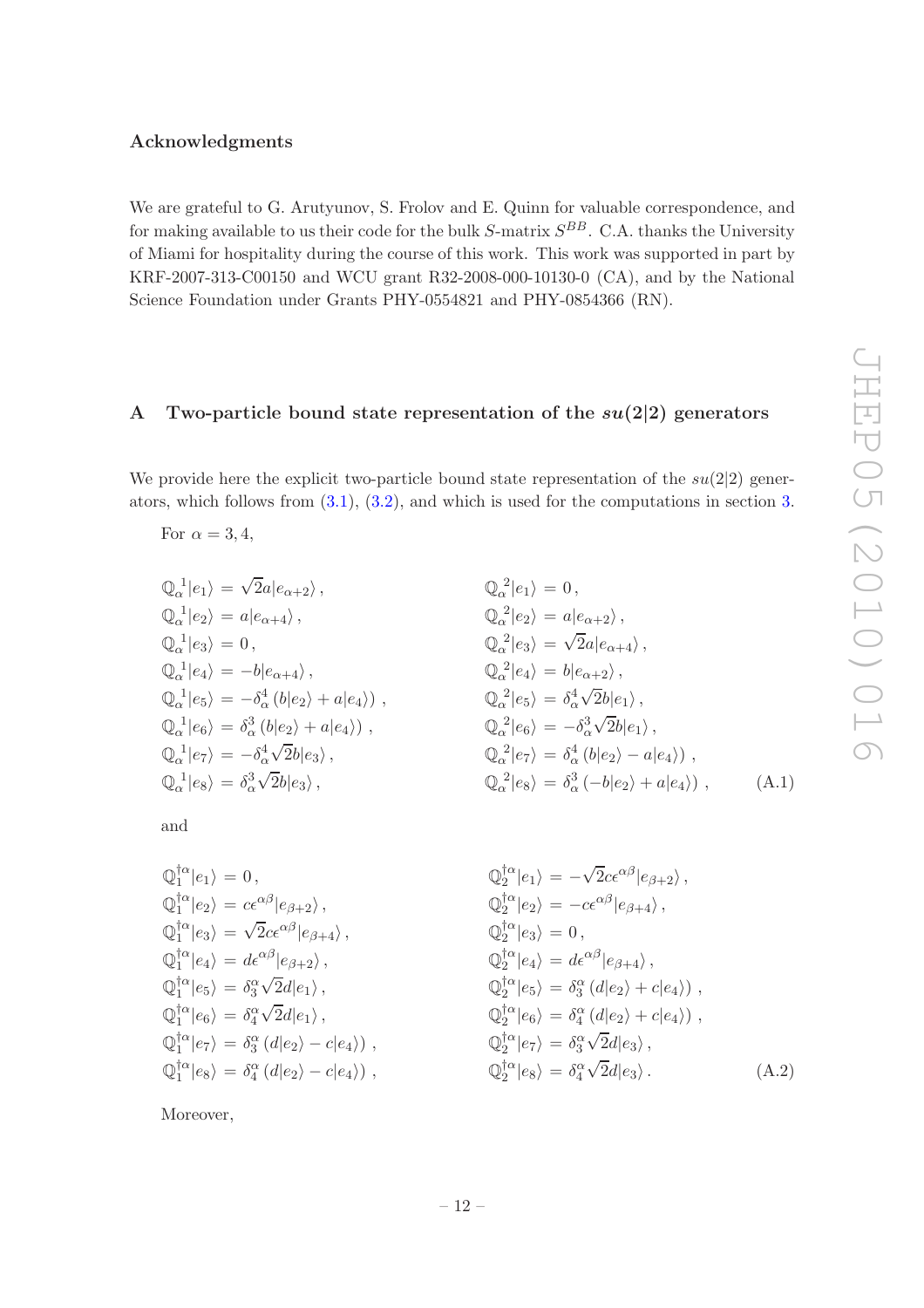|                       | $\mathbb{L}_1$                                          | $\mathbb{L}_2^2$                                        | $\mathbb{R}_3^3$                                        | $\mathbb{R}_4$                                          |
|-----------------------|---------------------------------------------------------|---------------------------------------------------------|---------------------------------------------------------|---------------------------------------------------------|
| $ e_1\rangle$         | $\mathbf{1}$                                            | $-1$                                                    | $\overline{0}$                                          | $\overline{0}$                                          |
| $\ket{e_2}$           | $\overline{0}$                                          | $\overline{0}$                                          | $\overline{0}$                                          | $\overline{0}$                                          |
| $\ket{e_3}$           | $-1$                                                    | $\mathbf{1}$                                            | $\overline{0}$                                          | $\overline{0}$                                          |
| $ e_4\rangle$         | $\overline{0}$                                          | $\overline{0}$                                          | $\overline{0}$                                          | $\overline{0}$                                          |
| $ e_5\rangle$         |                                                         |                                                         |                                                         |                                                         |
| $ e_6\rangle$         |                                                         |                                                         |                                                         |                                                         |
| $\langle e_7 \rangle$ | $\frac{1}{2}$ $\frac{1}{2}$ $\frac{1}{2}$ $\frac{1}{2}$ | $\frac{1}{2}$ $\frac{1}{2}$ $\frac{1}{2}$ $\frac{1}{2}$ | $\frac{1}{2}$ $\frac{1}{2}$ $\frac{1}{2}$ $\frac{1}{2}$ | $\frac{1}{2}$ $\frac{1}{2}$ $\frac{1}{2}$ $\frac{1}{2}$ |
| $e_8\rangle$          |                                                         |                                                         |                                                         |                                                         |

**Table 1.** Eigenvalues of the generators  $\mathbb{L}_a^a$  and  $\mathbb{R}_{\alpha}^{\alpha}$  in the two-particle bound state representation.

<span id="page-13-5"></span>

| $\mathbb{L}_1^2 e_1\rangle=0,$                      | $\mathbb{L}_2^1 e_1\rangle = \sqrt{2} e_2\rangle,$        |       |
|-----------------------------------------------------|-----------------------------------------------------------|-------|
| $\mathbb{L}_1^2 e_2\rangle = \sqrt{2} e_1\rangle,$  | $\mathbb{L}_2^{\perp} e_2\rangle = \sqrt{2} e_3\rangle$ , |       |
| $\mathbb{L}_1^2 e_3\rangle = \sqrt{2} e_2\rangle$ , | $\mathbb{L}_2^1 e_3\rangle = 0$ ,                         |       |
| $\mathbb{L}_1^2 e_4\rangle=0,$                      | $\mathbb{L}_2^1 e_4\rangle = 0,$                          |       |
| $\mathbb{L}_1^2 e_5\rangle=0,$                      | $\mathbb{L}_2^{-1} e_5\rangle =  e_7\rangle$ ,            |       |
| $\mathbb{L}_1^2  e_6\rangle = 0$ ,                  | $\mathbb{L}_2^1 e_6\rangle =  e_8\rangle,$                |       |
| $\mathbb{L}_1^2 e_7\rangle =  e_5\rangle,$          | $\mathbb{L}_2^1 e_7\rangle = 0$ ,                         |       |
| $\mathbb{L}_1^2 e_8\rangle =  e_6\rangle,$          | $\mathbb{L}_2^1  e_8\rangle = 0,$                         | (A.3) |

and  $\mathbb{R}_3^4 |e_J\rangle = 0 = \mathbb{R}_4^3 |e_J\rangle$  except for the following:

$$
\mathbb{R}_3^4 |e_6\rangle = |e_5\rangle, \qquad \mathbb{R}_3^4 |e_8\rangle = |e_7\rangle, \n\mathbb{R}_4^3 |e_5\rangle = |e_6\rangle, \qquad \mathbb{R}_4^3 |e_7\rangle = |e_8\rangle.
$$
\n(A.4)

Finally,  $\mathbb{L}_1^1$ ,  $\mathbb{L}_2^2$ ,  $\mathbb{R}_3^3$ ,  $\mathbb{R}_4^4$  are represented by diagonal matrices, whose eigenvalues are given in table [1:](#page-13-5)

# References

- <span id="page-13-0"></span>[1] M. Staudacher, *The factorized* S*-matrix of CFT/AdS*, *JHEP* 05 [\(2005\) 054](http://dx.doi.org/10.1088/1126-6708/2005/05/054) [[hep-th/0412188](http://arxiv.org/abs/hep-th/0412188)] [\[SPIRES\]](http://www-spires.slac.stanford.edu/spires/find/hep/www?eprint=HEP-TH/0412188).
- <span id="page-13-3"></span>[2] N. Beisert, *The* SU(2|2) *dynamic* S*-matrix*, *Adv. Theor. Math. Phys.* 12 (2008) 945 [[hep-th/0511082](http://arxiv.org/abs/hep-th/0511082)] [\[SPIRES\]](http://www-spires.slac.stanford.edu/spires/find/hep/www?eprint=HEP-TH/0511082).
- <span id="page-13-4"></span>[3] N. Beisert, *The Analytic Bethe Ansatz for a Chain with Centrally Extended*  $su(2|2)$ *Symmetry*, *[J. Stat. Mech.](http://arxiv.org/10.1088/1742-5468/2007/01/P01017)* 0701 (2007) P017 [[nlin/0610017](http://arxiv.org/abs/nlin/0610017)].
- <span id="page-13-1"></span>[4] G. Arutyunov, S. Frolov and M. Zamaklar, *The Zamolodchikov-Faddeev algebra for*  $AdS_5 \times S^5$  superstring, JHEP 04 [\(2007\) 002](http://dx.doi.org/10.1088/1126-6708/2007/04/002) [[hep-th/0612229](http://arxiv.org/abs/hep-th/0612229)] [\[SPIRES\]](http://www-spires.slac.stanford.edu/spires/find/hep/www?eprint=HEP-TH/0612229).
- <span id="page-13-2"></span>[5] N. Beisert, *The* S*-matrix of AdS/CFT and Yangian Symmetry*, [PoS\(SOLVAY\)002](http://pos.sissa.it/cgi-bin/reader/contribution.cgi?id=PoS(SOLVAY)002) [[arXiv:0704.0400](http://arxiv.org/abs/0704.0400)] [\[SPIRES\]](http://www-spires.slac.stanford.edu/spires/find/hep/www?eprint=0704.0400).